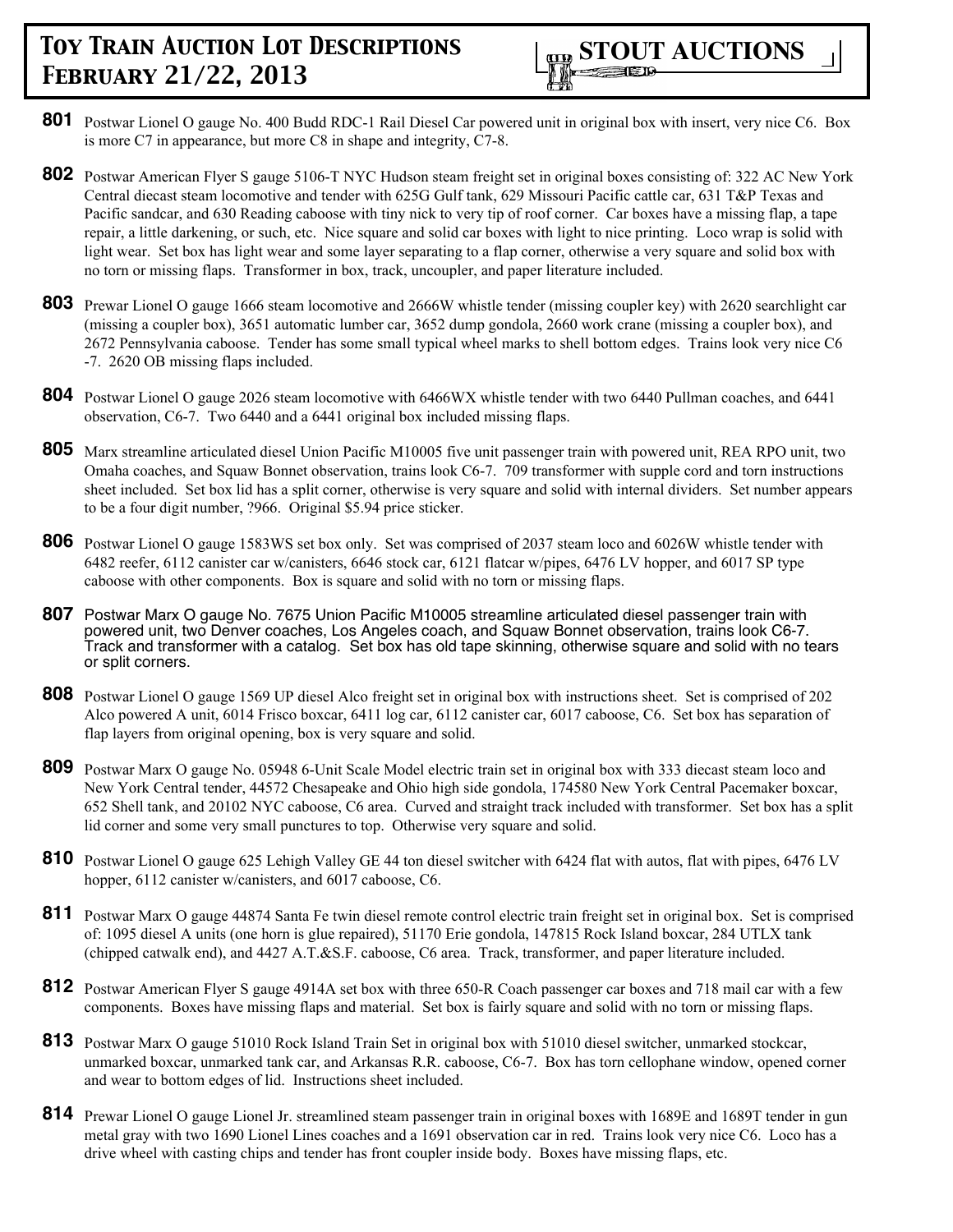- **815** Marx No. 3994 Stream Line Steam Type Electric Train set in original box with sleeves and dividers. Trains are Commodore Vanderbilt steam locomotive and New York Central tender, 552 RI gondola, 553 SF tank, 556 NYCL caboose, C7. Track and transformer included. Box has corners split at staples, very square and solid.
- **816** Postwar Kusan O gauge No. 1483 battery operated Gravy Train diesel switcher freight set in original box with dividers. Set look C8-9 area with loco trim on sprue. Box has a tiny bit of very light wear to flap edges, very square and solid.
- **817** Postwar Lionel O gauge Outfit No. 1469 WS freight train with whistle and smoke. 2035 steam loco, 6466W whistle tender, 6465 Sunoco tank, 6456 Lehigh Valley hopper, 6462 New York Central gondola, 6257 SP type caboose. Trains should clean and polish to look C6-7. Set box is accompanied by 2035/6466W, 6462, 6456, 6465 over stamped 6555, and 6257 boxes with missing flaps, tape, etc. Boxes are very square and solid. Set box has tear to a corner and letters punctured in top flap, otherwise very square and solid. 1033 w/original cord and 6019 w/controller and wire in OB. Catalog, instructions sheets and pamphlet, and billboards included.
- **818** Prewar Hafner O gauge No. 720 set box with internal dividers. Box is very square and solid with some letters colored in on lid. Curved and straight two rail tinplate track with banked ties included.
- **819** Postwar Marx O gauge No. 7844 Union Pacific M 10005 streamline diesel articulated passenger train with powered unit, Los Angeles and Denver coaches, and Squaw Bonnet observation car. Trains look very nice C6-7. Set box has some light skinning and stains, otherwise very square and solid with dividers.
- **820** Postwar American Flyer S gauge boxed set No. 20188 with 21161 Reading Lines steam loco and tender with 24030 MKT boxcar, unnumbered New Haven flatcar, unnumbered Pennsylvania sand car, and 24636 caboose, C6-7. Included is transformer and some other minor components. Set box has internal dividers, very square and very solid with no torn of missing flaps.
- **821** Lionel Postwar O gauge 3927 track cleaning car in OB. Car is C7+ with light play wear and original bottles. Also includes extra wipes. OB has all flaps attached, includes insert, has notice tag, and also has some light pencil writing on one side of the box.
- **822** Lionel Postwar O gauge accessories in OBs. Includes three 260 bumpers, one instruction sheet, one missing flap, 26 illuminated bumper, complete 390 yard set, 112 Colber girder bridge, and 71 lamp post missing both end flaps. Items are C7 area.
- **823** Lionel Postwar O gauge track and switches in OBs. Includes 1122 027 switched boxed with insert, packet and instructions, 020 90 degree crossover, 0106 Race Master power pack with brittle original cord, 1024 manual switch pair, two 1023 45 degree cross overs with unusual all white apron box variation, six 6019 remote control sections boxed, and a UCS remote track set. Items are C7 to lower C8.
- **824** Lionel Postwar O gauge accessories including 415 diesel fueling station and 114 newsstand with horn. 114 has some paint around the edge of the base, otherwise accessories are C7.
- **825** Lionel Postwar O gauge freight cars in OBs. Include 6460 Lionel Lines crane, 2460 Lionel Lines crane, 6456 Lehigh Valley hopper, 6462 New York Central green gondola, and 6656 yellow stock car. Cars are generally C7. OBs have missing or torn end flaps. See photos for best description.
- **826** Lionel Postwar O gauge accessories in OBs. Includes 111 trestle set with packet, 145 gateman some paint touchups to the base, 252 crossing gate, 410 billboard blinker with instructions and original wire coils. Also an empty 310 billboard box. Items are generally C7. OBs have some wear.
- **827** Postwar Marx O gauge diesel freight set in original box bottom, no lid or set number. Set is comprised of: 81F Alco diesel A unit, 37972 Pennsylvania boxcar, 241708 Baltimore and Ohio gondola, 31055 Monon caboose, C7. Track and transformer included. Bottom is square and solid with internal dividers.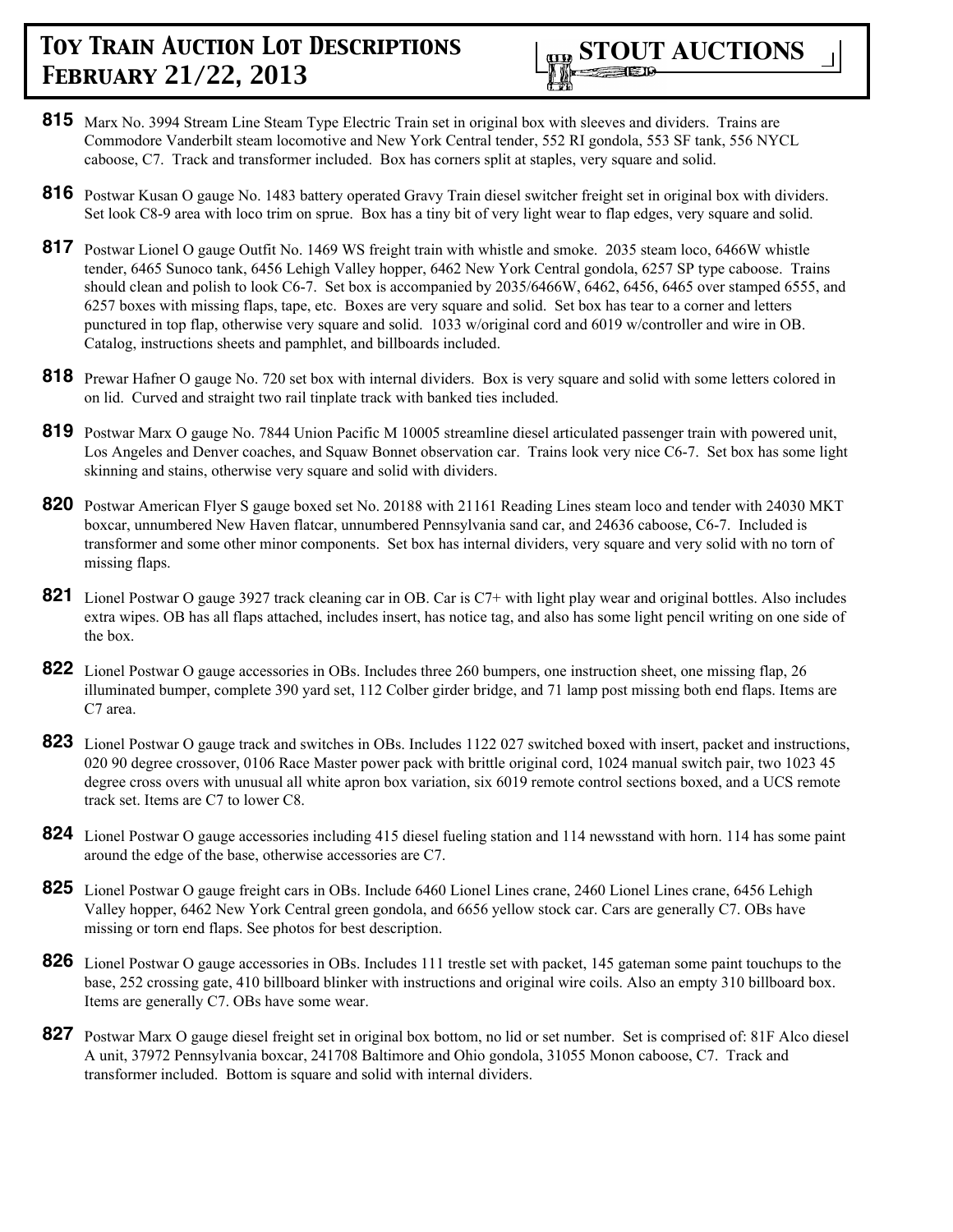

- **828** Prewar Lionel O gauge No. 847 Freight Train Outfit with 225E steam locomotive, 2235W whistle tender, 2755 Sunoco tank, 3651 lumber car, X2758 Pennsylvania double door boxcar (three doors are glue repaired and one is cracked), and 2757X Pennsylvania caboose, C6-7. Some components. Boxes are fairly square and solid with inserts. Set box has light wear, square and solid with no torn or missing flaps.
- **829** Postwar Marx O gauge Happi Time Electric Train set in original box, missing set number. Trains are 400 plastic steam loco and New York Central tender, 553 UTLX tank, 59 Union Pacific cattle car, 20102 NYC caboose, C7 area. Tank is missing a coupler knuckle. Track, transformer, and plastic accessories included. Set box has light wear, small amount of skinning, a couple very small punctures, etc. Square and solid.
- **830** Postwar Lionel O gauge 11720 C&O diesel freight set box, track, and transformer. Set was comprised of: 2024, 6142, 6402, 6176, 6057 and other components. Box is square and solid.
- **831** Postwar Marx O gauge No. 52835 The New Electric Freight Train Set in original box with 1666 steam loco and Santa Fe slope back tender, 347100 Pennsylvania gondola, 467110 Baltimore and Ohio boxcar, and Santa Fe caboose. Trains look C7 area. Track and transformer included. Set box has light wear, square and solid.
- **832** Prewar Lionel O gauge No. 5227E steam freight set boxes with transformer, track, and other components. 259-T, 803, 804, 807, 831 internal boxes missing, detached, tape repaired flaps, etc. Set box is missing an outer flap.
- **833** Lionel Postwar O gauge Super O switches in OBs. Includes four 112 remote switch pairs, two 142 manual pairs, and 112 -125 left hand remote switch. Switches are C7 to C8. Some have rewired controllers, others with original wiring. OBs have some writing.
- **834** Postwar Marx O gauge No. 25225 Stream Line Steam Type freight train in original box with dividers, C6+. 999 diecast steam locomotive and New York Central tender, 256 Niacet tank, 254000 Baltimore and Ohio gondola, 3555/70311 Pennsylvania boxcar, and 20102 NYC caboose, track, and transformer. Set box has storage dust, very light wear, very square and solid.
- **835** Lionel Postwar O gauge accessories. Includes 452 signal bridge in blown out OB, six 480-32 magnetic coupler conversion units in sealed packets, 480-25 coupler conversion in sealed packet, 37 Super O uncoupling set new in OB, 153C contactor in OB, and 2290 bumpers. Items are C7 to C10.
- **836** American Flyer postwar S gauge and Marx track accessories. Includes American Flyer 722 manual switch pair, 26745 90 degree cross over, 725 90 degree crossover, 690 terminal in packet, Marx 1807 90 degree crossover, broken Marx bumper, and BC Models passenger car diaphragms. Items in this lot are C7 condition. See photos for best description.
- **837** Prewar The Girard Model Works, The Joy Line Steam Type Mechanical Train, set in original box, C6. Cast iron steam loco w/tinplate tender, two 357 passenger coaches, and 458 observation, and track. Box has light wear.
- **838** Postwar American Flyer S gauge 20123 steam freight set in original boxes with 21100 Atlantic loco, 21434 Reading Lines Atlantic tender, 925 Gulf tank, 805 Pennsylvania sandcar, and 806 caboose. Train look C6-7. Tender box shows light wear, no missing flaps. Loco sleeve shows little wear. Some wrapping material. Paper literature items included. Set box has torn flaps from original opening, otherwise square and solid.
- **839** Postwar Lionel O gauge 1590 steam freight set in original box, C6-7. 249/250T Pennsylvania steam loco and tender with 6014 Bosco boxcar, 6151 flatcar w/Range Patrol truck, 6112-85 canister car, and 6017 caboose. Track and transformer with brittle cord included. Boxes are missing flaps, tears, etc. Loco box looks C8. Set box is square and solid with no missing flaps.
- **840** Postwar Lionel O gauge 709 diesel freight set in original boxes, 2338 The Milwaukee Road GP-7 diesel loco, 3494-275 BAR boxcar, 6362 Rail Truck car, 6414 Evans Auto-Loader w/autos, 3562-50 A.T.S.F. operating barrel car, 6357 caboose, C6-7. Boxes have missing and torn flaps, set box has split corner and partially missing flap. Transformer included, missing screws.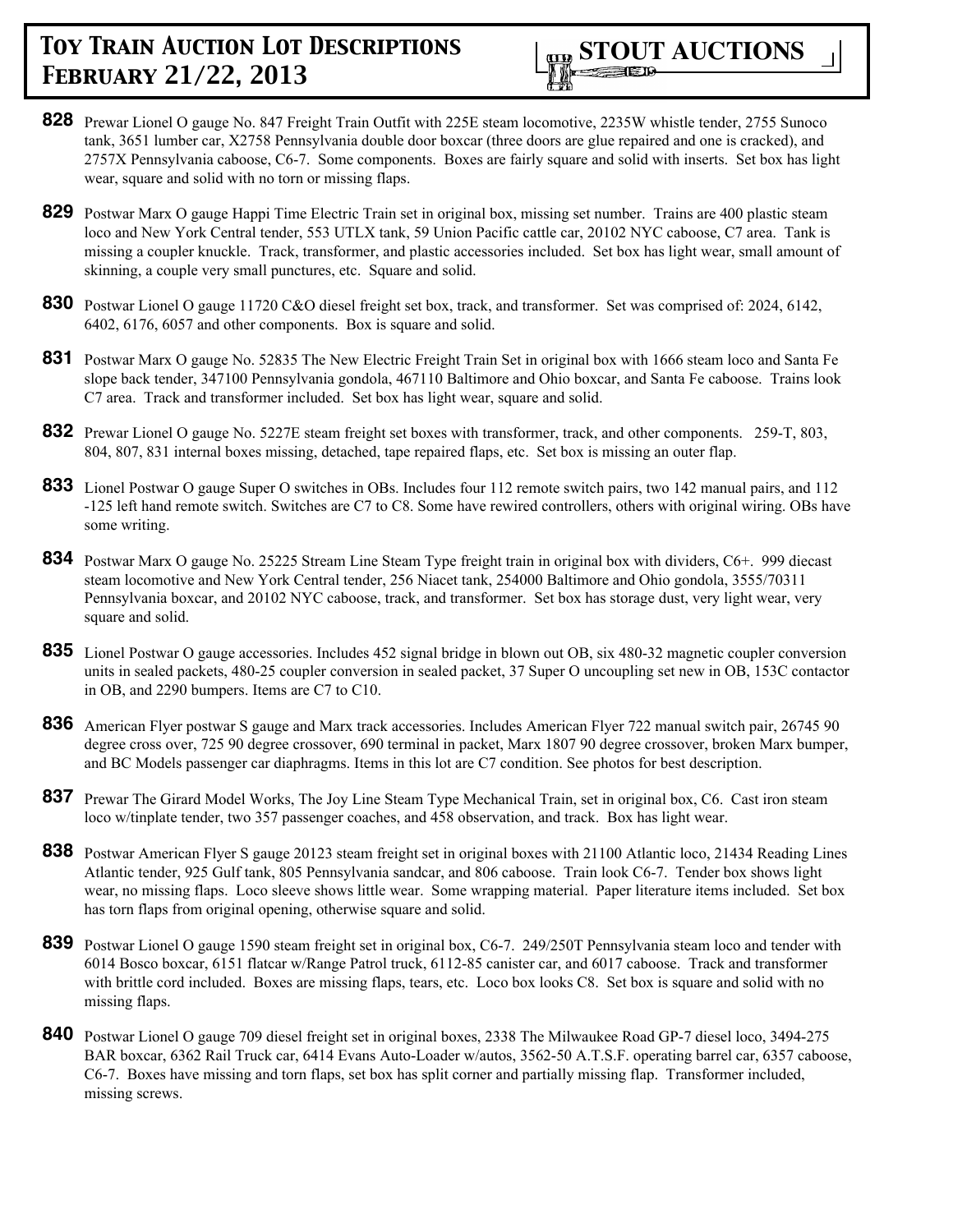

- **841** Marx O gauge 25235 Stream Line Electrical Train set in original box, should clean to look C6-7. Trains consist of; 999 diecast steam loco w/New York Central MarLines tinplate tender, 3552/254000 Baltimore and Ohio gondola (bent floor), 256 Niacet tank, 3555/3200 New York, New Haven, and Hartford boxcar, and 20102 NYC caboose. RC switches, bumpers, transformer, track, and other components included. Box is very square and solid, one split corner. Box has internal dividers.
- **842** Marx O gauge No. 10000W Union Pacific Stream Line Electrical Train in original box, M 10005 diesel powered unit, REA RPO car, Denver coach, Omaha coach, three Los Angeles coaches, and Squaw Bonnet observation (two touchups to observation end of roof), nicer C6. Set box lid has torn side panel, otherwise very square with internal dividers.
- **843** Marx O gauge No. 8994 streamline steam type electrical freight train set in original box. Set is comprised of: 898 tinplate loco and New York Central tinplate tender, 552 Rock Island gondola, 553 Santa Fe tank, 556 New York Central Lines caboose, super nice C6 area. Track and transformer included. Box lid has damage and missing material to corner. Bottom is square and solid with dividers and two sleeves.
- **844** Postwar Marx O gauge No. 4365 Cape Canaveral Express steam freight train in original box with No. 400 plastic loco (missing cab roof corner and motor mounts are stripped/broken) w/Cape Canaveral Express plastic tender, 1796 Rocket Launcher, 1799 USAX High Explosives gondola w/Rockets, and X-467 Rocket Computing Center caboose, trains should clean to look C6-7. Box lid has crayon, box is otherwise square and solid with internal dividers.
- **845** Postwar Marx O gauge No. 714 Old Fashioned Mechanical Train set in original box with divider insert and inspection slip. St. P.&P.R.R. steam loco and tender with No. 1 baggage and No. 3 coach. Loco has a small section of a window strut missing and other is cracked on one side, missing more shell, sold as is with no returns. Trains otherwise look C6 area. Box had display panel taped shut on inside and out at one time. Box is otherwise square and solid. Set includes track and loco key.
- 846 Marx O gauge Commodore Vanderbilt Stream Line Electrical Train set in original box. Set is comprised of: steam loco and New York Central tender, two 552 Rock Island gondolas, 553 Santa Fe tank, two 817 Colorado & Southern reefers, two 1678 Northern Pacific gondolas, and 694 New York Central Lines caboose, C6-7 area trains. Track, manual switches, and transformer included. Box lid has split corner, light wear, square and solid with internal dividers.
- **847** Postwar Marx O gauge Happi Time No. 05948 6 Unit Scale Model Electric Train set in original box. Trains are comprised of: diecast 333 steam loco with New York Central tender, 174580 New York Central System Pacemaker boxcar, 44572 C&O high side gondola, 652 Shell tank (missing a piece of dome trim), 20102 NYC caboose. Trains should clean to look C6 area. Track and transformer included. Box has light wear, but is still square and solid with internal dividers.
- **848** Postwar Lionel O gauge freight cars in original boxes, 6017-1 caboose C6-7. 6821 flatcar with crates, C7 cracked load. 6428 RPO car, unrun C8-9. Boxes have missing display panels, torn/missing flaps, etc.
- 849 Marx O gauge No. 25000 Stream Line Steam Type Electrical Train freight set in original box, consisting of: 999 diecast loco and New York Central MarLines tinplate tender with 3555/70311 Pennsylvania boxcar, 3552/347000 Pennsylvania low side sandcar, 256 Niacet tank, and 92812 Reading MarLines caboose. trains have a little surface rust here and there, otherwise they should clean to look very nice C6 area. Track and transformer included. Box is square and solid with internal dividers.
- **850** Postwar Marx O gauge No. 33242 Diesel Type Electric Train set in original box with 1998 Santa Fe switcher with Erie flatcar w/stake sides (one is missing a small piece), New York Central operating work crane, 347100 Pennsylvania high side gondola, and A.T.S.F. work caboose, trains clean to look C6-7. Transformer and instruction sheet included. Box is very square and solid with internal dividers.
- **851** Postwar Marx O gauge No. 9500 Diesel Type Electrical Train set in original box with 6000 Southern Pacific diesel A units, 80982 Wabash high side gondola, 1427 Pennsylvania boxcar, and 1235 Southern Pacific caboose. Trains have some small spots of surface rust here and there, should clean C6 area. Track and transformer included. Box is very square and solid with a little edge wear, bright printing, internal dividers.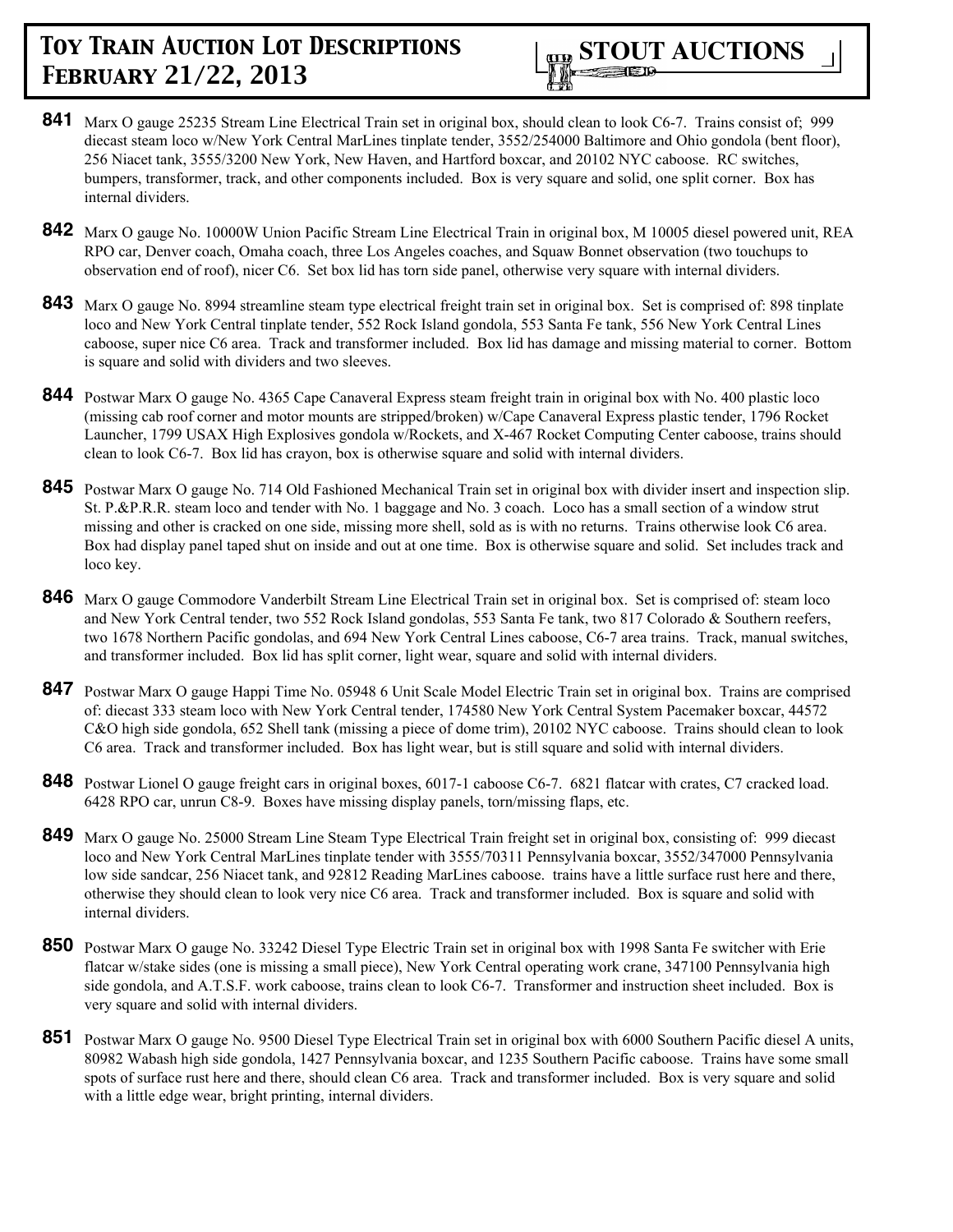

- **852** Postwar Marx O gauge No. 33922 Diesel Type Electrical Train set in original box with 1998 A.T.S.F. switcher, 4566 C.W. E.X. depressed center flatcar w/cable reel, NYC operating work crane, 4571 W.E.C.X searchlight car, and A.T.S.F. work caboose (partially missing rear coupler). Trains should clean to look very nice C6-7. Box is worn worn with missing material, small puncture to lid, two split corners of lid. Box has internal dividers, and is an over stamped 33942 set box.
- **853** Postwar Marx O gauge 41850 Mohawk Freight 5 unit Electric Train set in original box with 4000 Penn Central diesel A unit, Exxon tank, 54099 Missouri Pacific cattle car, 51170 Erie gondola, and 18325 Penn Central caboose. Trains should clean and polish C6-7. Set box has pencil point punctures, display panel has masking tape on inside, bottom has small missing piece. Square and solid. Track and transformer included.
- **854** Marx O gauge No. 5852 Stream Line Steam Type Electrical Train set in original box with tinplate loco and New York Central MarLines tinplate tender with 86000 Delaware, Lackawanna, and Western D.L.W. hopper, 553 Union Tank Car Co. tank, log/lumber flatcar, and 20102 NYC caboose. Trains have a little surface rust here and there, otherwise should clean C6-7. Box has some crayon writing, otherwise very square and solid with internal dividers and track.
- **855** Prewar Marx O gauge No. 3995NS Stream Line Steam Type Electrical Train set in original box with New York Central Lines Commodore Vanderbilt loco with New York Central tinplate tender, 553 Santa Fe tank, 554 Northern Pacific hopper, 555 Colorado & Southern boxcar, 556 New York Central Lines caboose, C6 area. Track and transformer included. Box lid has split corners, bottom has a opened corner, internal dividers and sleeves.
- **856** Postwar Marx O gauge No. 4410 Metal Railroad Station in original box, appears to be complete and never assembled. No tabs are bent or scratched. Instructions sheet present, dividers/inserts present. Box has some light staining, otherwise very square and solid.
- **857** Postwar Marx O gauge No. 26256 Stream Line Steam Type Electrical Train set in original box with 999 diecast loco and plastic Santa Fe tender, 21429 Lehigh Valley hopper, 284 UTLX tank, 147815 Rock Island boxcar, 4427 A.T.&S.F. caboose, trains should clean C6-7. Track and transformer included. Set box has some old tape skinning spots on lid, otherwise it is very square and very solid with internal dividers. Box was 26254, over stamped to 26256.
- **858** Postwar Marx O gauge No. 4378 The Hot Shot, 6 unit electric train set in original box with 490 plastic steam loco/Santa Fe tender with 21913 Lehigh Valley hopper, Erie flatcar w/autos, Gulf tank, 1977 A.T.&S.F. caboose, track, transformer, and paper literature. Exceptionally clean C8 set. Box has partially punched display that is still very intact.
- **859** Modern era Lionel O gauge 1577 The Liberty Special Bicentennial diesel freight set in original box, rusty chassis, C6 shells. Box is dirty.
- **860** Postwar Marx O gauge 52635 Stream Line Steam Type Electrical Train set in original boxes with 666 diecast loco/New York Central tinplate tender, 13079 LNE hopper, 1950 GAEX boxcar, 20102 NYC caboose, 3557 NYC passenger coach, and 3558 Meteor observation, trains look C6-7. Track, switch, transformer, station platform, smoke fluid, bumper, crossing gate, telephone poles, paper literature, and more included. Some inner boxes have missing flaps or tabs. Set box has some writing, otherwise very square and very solid.
- **861** Postwar Lionel O gauge No. 11430 5 unit steam freight set original box with components, box is very square and solid with internal dividers. Set was comprised of: 1062/1061T, 6176 yellow hopper, 6142 green gondola, 6167-125 caboose.
- **862** Marx O gauge 25229 Stream Line Steam Type Electrical Train set in original box with 999 diecast loco/New York Central tinplate tender, 3555/3200 New York, New Haven, and Hartford boxcar, 256 Niacet tank, 3552/254000 Baltimore and Ohio sandcar, and 20102 NYC caboose. Trains should clean to look C6-7. Track, switches, and transformer included. Box lid has split and staple repaired corners. Bottom is very square and solid with internal dividers.
- **863** Postwar Lionel O gauge No. 19436 Steam Type Freight with Headlight set in original box with 1062 steam loco and slopeback tender, 3361 automatic lumber car (cradle is loose), 6142 canister car with three yellow canisters, and 6059 M. St.L. caboose. Trains should clean to look C6 area. Box lid has pencil punctures, old tape residue, marker writing. Very square and very solid. Track, transformer, and other components included.
- **864** Postwar Lionel O gauge No. 2111WS set box only. Set was comprised of: 671/2466W, 3459, 2411, 2460, 2420, and components. Box has tear to an outer flap, otherwise very square and solid with very light wear.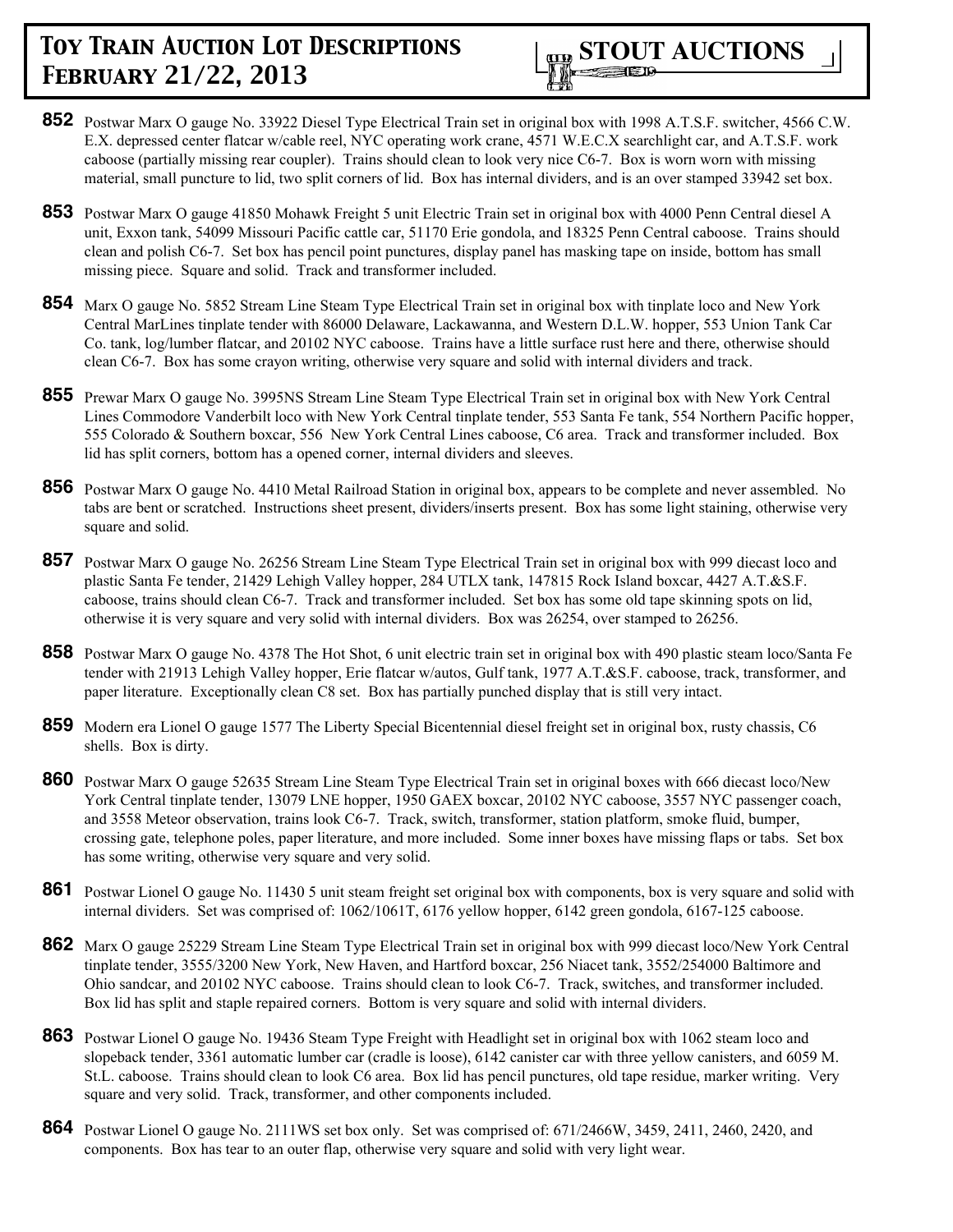

- **865** Postwar Lionel O gauge 501 Erie NW-2 diesel switcher freight set in original box with 610 Erie switcher, 6012 canister car, 6015 Sunoco tank, X6014 Pennsylvania Baby Ruth boxcar, 6017 caboose, C6. Track, 90, UCS included. Box shows light wear, square and solid with no torn or missing flaps.
- **866** Postwar Lionel O gauge 2029 steam loco/234W whistle tender with 6315 tank, unnumbered LV hopper, 6014 Frisco boxcar, 6560 operating work crane, and 6130 A.T.S.F. work caboose. Trains should clean C6-7. Loco has Hagerstown pickup plate and rear truck is stamped JAPAN.
- **867** Postwar Lionel O gauge No. 19253 steam freight set in original box with 1062 loco/1062T slopeback tender, 6502 flatcar w/bridge girder, and 6067-25 caboose, C6. Track and transformer with replaced cord, included. Set box has repairs/restoration to bottom with missing material.
- **868** Postwar Lionel O gauge 220P and 220T Santa Fe Alco diesel A units with 6062 NYC canister car w/canisters, 3419 helicopter launching car (original copter missing a rotor blade), 6014 Airex boxcar, 6017 Lionel Lines caboose, trains should clean to look C6-7.
- **869** Postwar Lionel O gauge No. 703 steam switcher freight set in original boxes with 1615 loco/1615T slopeback tender, 6262 wheel car, 6560 operating work crane, and 6119-25 DLW work caboose, C6-7. Train boxes have a open seam, missing flap, tear, etc. Otherwise very square and solid. Set box was opened at the top edges, fairly square and solid. Track and transformer with replaced cord included.
- **870** Postwar Lionel O gauge No. 1613 Steam Type Freight Set with Smoke in original boxes. Set is comprised of: 247 Baltimore and Ohio blue striped steam loco and tender with 6819 flatcar with helicopter (missing tail rotor and guard), 6821 flat with crates, 6826 flat w/Christmas trees, and 6017-1 caboose, C6-7. Train boxes have some missing Push In Tabs, missing inner flaps, otherwise very nice square and solid boxes. Set box has masking tape and black tape on inside of display panel, tears to handle, tape residue, etc. Track and transformer included.
- **871** Postwar Lionel O gauge No. 11530 5 Unit Diesel Freight set in original box with 634 ATSF NW-2 diesel switcher locomotive with 6014 Frisco boxcar, 6142 canister car w/canisters, unnumbered gray flat with cable reels, and 6130 ATSF work caboose. Trains should clean C6-7. Box lid has a tear to a side panel, otherwise box has light wear, square and solid with internal dividers. Track and transformer included.
- **872** Postwar Lionel O gauge 11550 6 Unit Steam Freight set in original box with 239 steam loco missing tender, 6076 LV hopper, 6473 horse transport, 6465 tank, and 6119 D.L.W. work caboose, trains look C6-7. Box is very square and solid with very light wear, internal dividers, some components.
- **873** Postwar Lionel O gauge No. 19507 Santa Fe Alco diesel freight set in original set box. Set is comprised of: 215P and 212T Santa Fe diesel Alco A units (212T is missing portion of pilot), 6465 Lionel Lines tank, 6050 Swift's Premium boxcar with coin slot, 6142 canister car, unnumbered LV hopper, and 6059 M.St.L. caboose, Trains should clean and polish C6-7 area.
- **874** Prewar Lionel O gauge No. 7003W freight train in original boxes with 258 gun metal gray steam loco/2689TX dull black tender (missing coupler key), 1679 Baby Ruth boxcar, 1680 Sunoco tank, and 1682 NYC caboose, C6. 1679, 1680, 1682, 2689TX boxes with missing flaps. Set box has SPECIAL to upper right of label. Box is very square and solid with no torn or missing flaps.
- **875** Postwar American Flyer S gauge operating accessories in original boxes, one empty box with components and inserts, C6 -7. Boxes have some missing flaps, some repairs, some inserts, etc. 772 and 23772 water towers, 759 and 23759 bell danger signals in original boxes. 761 Semaphore empty box with components, inserts, etc.
- 876 Postwar American Flyer S gauge No. 5323-T Chicago, and North Western steam loco freight set in original boxes with 282 CNW steam loco and tender with 631 T&P gondola, 623 IC reefer, 642 Seaboard boxcar, 625G Gulf tank, 640 Wabash hopper, and 630 caboose. Trains should clean to look C6-7. Car boxes have some missing or torn flaps and some tape repairs. Box of curved track, two straight sections, 706 uncoupler in OB, transformer, 693 track lock locks in envelope, and paper literature. Set box has old paper tape, shipping label, etc. Opened from bottom, fairly square and solid.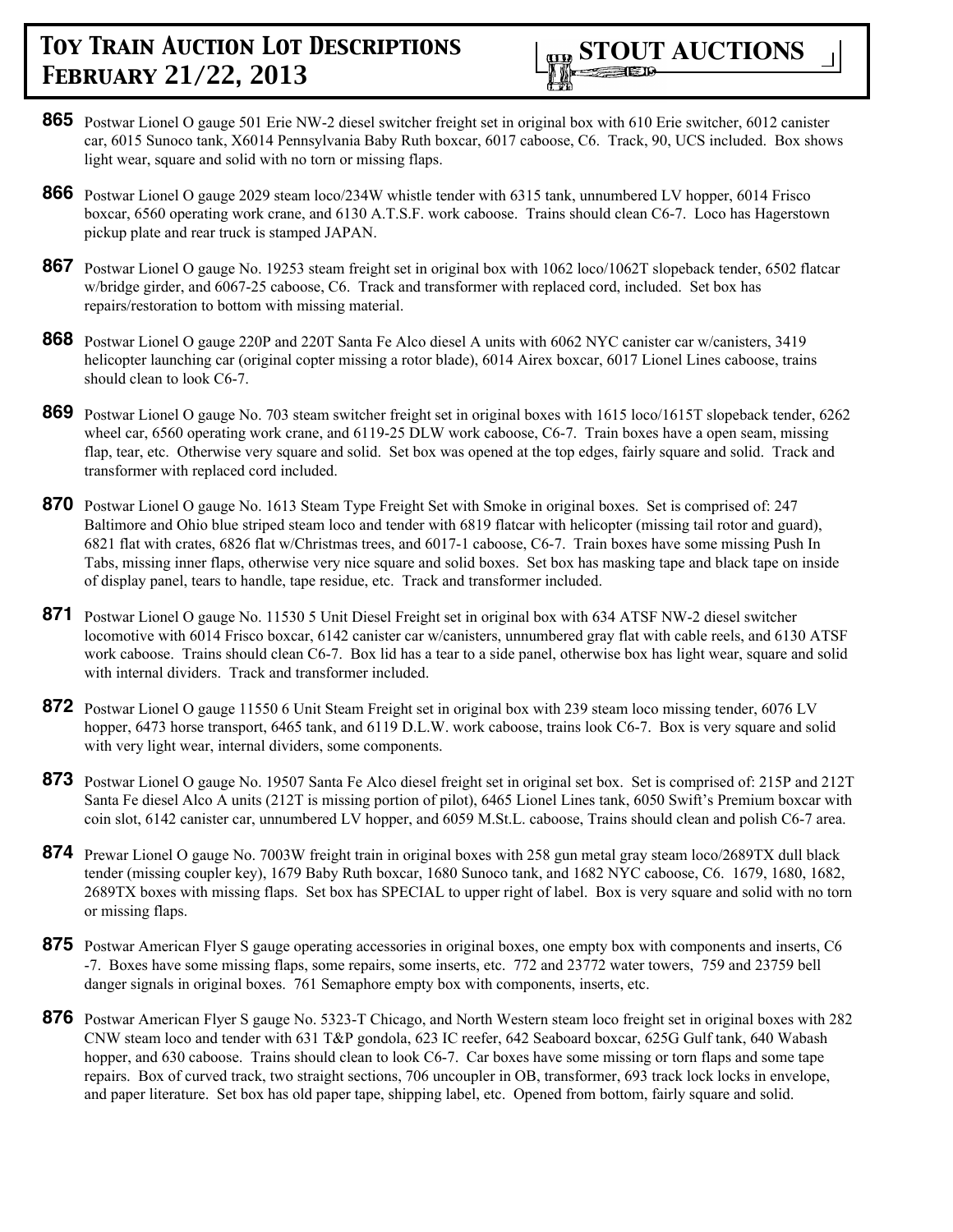- **877** Postwar American Flyer S gauge beacon and floodlight towers with some original boxes. 769 revolving aircraft beacon and two 774 floodlight towers in original boxes, one four corner floodlight tower with no box. One 774 is missing some handrail, otherwise C6 accessories.
- **878** Marx O gauge 25245 New York Central steam freight set in original box with 999 diecast steam loco/New York Central MarLines tinplate tender with 174580 New York Central Pacemaker boxcar, 3552/254000 Baltimore & Ohio gondola, 256 Niacet tank, and 20102 New York Central caboose. Trains have some rust on some wheels/axles, couplers, etc. Track, switches, and transformer included. Set box has clear packing tape repairs, missing flap/material, writing, etc.
- **879** Prewar Lionel O gauge 259E gun metal gray steam locomotive and unnumbered tender with 654 Sunoco tank, 1679 Baby Ruth boxcar, 1680 Sunoco tank, and 657 caboose. Trains have some surface rust here and there, O/W C6.
- **880** Postwar Lionel O gauge 1517W MKT diesel 027 freight with horn in original boxes with 2245P and 2245C MKT EMD F3 diesel A-B units, 6468-25 New Haven double door boxcar, 6464-225 Southern Pacific boxcar (partially missing one catwalk end), 6561 depressed center flatcar with cable reels, 6462 New York Central gondola, 6427 Lionel Lines N5c porthole caboose, C6. 6464-225 OB is missing. Train boxes have missing flaps, wear, missing material, etc. Set box has tape repaired flaps, wear and tear.
- **881** Postwar Lionel O gauge 2505W Virginian Rectifier electric loco freight set in original boxes. Set is comprised of 2329 Virginian electric Rectifier locomotive, 6464-500 Timken boxcar, 6800 flatcar with airplane, 6805 Atomic Energy Disposal car, 6519 Allis Chalmers car, and 6357 caboose. Loco has hairline at front screw, otherwise trains should clean to look C6-7. Car boxes have missing/detached flaps, tape repairs, etc. Loco box is opened at both ends, but very square and very solid. Set box is square and solid with very light wear, no torn or missing flaps.
- **882** Postwar Lionel O gauge 623 A.T.S.F. NW-2 diesel switcher, 3520 searchlight car, 6460 operating work crane, 6656 stock car, 6462-25 New York Central gondola, and 2419 D.L.&W. work caboose. Trains should clean and polish C6-7. 6462 -25 and 6656 original boxes missing flaps included.
- **883** Postwar Lionel O gauge 681 steam locomotive/2671W Pennsylvania whistle tender, 6414 Evans Auto-Loader w/repro autos, 6362 rail truck car, and 6517 bay window caboose, C6. Caboose has one cracked hand rail. 6414 OB with torn and tape repaired flaps, fairly square and solid.
- **884** Postwar Lionel O gauge 2291W diesel loco with horn boxed set with 2379P Rio Grande EMD F3a diesel locomotive, 2379C Rio Grande B unit, 3444 Erie animated gondola, 3562-75 A.T.&S.F. operating barrel car, 3530 full stripe EMD generator car, and 6657 Rio Grande caboose. Trains look C7 area. A unit has a very small corner touchup to a silver stripe, thin touchup to upper front edge of green portion of headlight surround, very clean battery compartment. P box has light wear, opened at one end only, no torn or missing flaps, solid box. Other train boxes have missing flaps/tears, tape, etc. Set box has tape repaired flaps, one missing inner flap, writing, etc.
- **885** Postwar Lionel O gauge 6356 New York Central stockcar, 6446 Norfolk and Western cement car w/cover, 6464-425 New Haven boxcar, and 6464-525 Minneapolis and Saint Louis boxcar, trains should clean and polish to range C6 to C8. Boxes range missing flaps to very light wear and no torn or missing flaps.
- **886** Lionel Postwar O gauge 1656 bell ringing Lionel Lines steam switcher. 6403B tender. Loco is C7 with a few small paint chips and run time.
- **887** Postwar Lionel O gauge 2322 Virginian Fairbanks Morse Trainmaster diesel locomotive, super tight and small hairlines below both screws, very nice C6-7 train with some small rust spots on some walk ways. Clean battery compartment.
- **888** Postwar Lionel O gauge 2356 Southern EMD F3 A-B-A diesel locomotives with two original boxes. Trains should clean and polish to look C7 area. Some very small spots of surface rust on some steps and such. Clean battery compartment. 2356C box missing, detached, worn flaps. 2356P box has a skinned spot and partially split corner, very square and solid with no torn or missing flaps.
- **889** Postwar Lionel O gauge 2025 steam locomotive with 6466WX whistle tender, 2400 Maplewood Pullman, 2401 Hillside observation, and two 2402 Chatham Pullmans, C6. Loco is missing a marker light and 2400 has a chipped shell with piece missing. 2400 is sold as it is shown in our photos with no returns.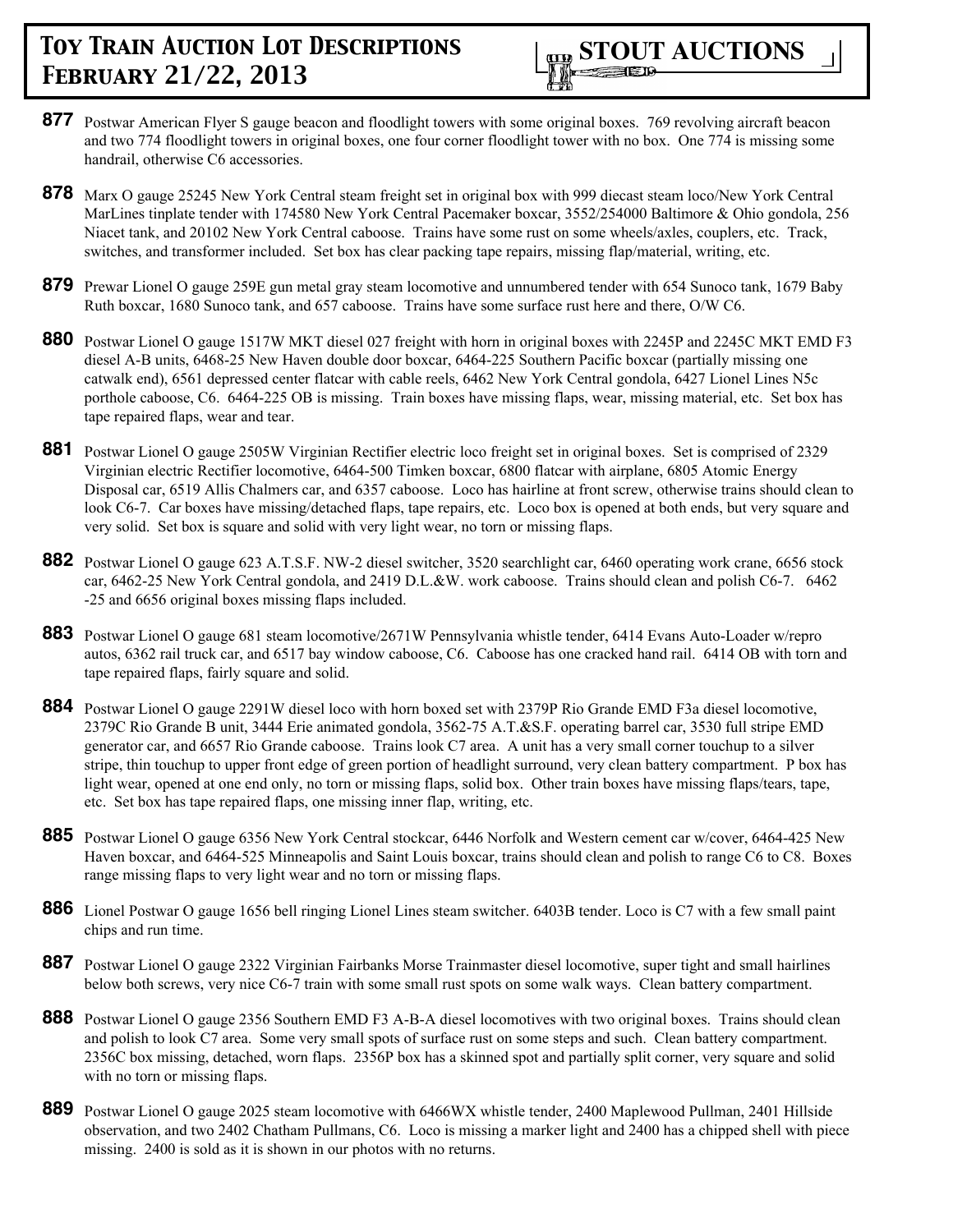

- **890** Postwar Lionel Trains Magne-Traction dealer/service station sign.
- **891** Postwar Lionel O gauge Semi-Scout steam set, 6110 diecast steam locomotive with unnumbered plastic Lionel Lines tender, 6002 New York Central gondola, X6004 PRR Pennsylvania Baby Ruth boxcar, and 6007 Lionel Lines caboose (partially missing steps on one side). Trains look C6.
- **892** Postwar Lionel O gauge 2055 steam locomotive with 6026W whistle tender, 6462 New York Central gondola, 6456 LV hopper, 6465 Sunoco tank, and 6257 SP type caboose. Trains should clean to look, C6-7. 6456, 6462, 6465, and 6257 boxes missing some flaps, etc.
- **893** Prewar Lionel O gauge steam freight train with 224 steam locomotive, 2224W whistle tender, 3651 automatic lumber car, 3652 automatic dump gondola, 3659 automatic dump car, 2660 operating work derrick, and 2757 Pennsylvania N5 caboose. Trains should clean to look C6 area. Tender is missing coupler key. No 3652 box, rest of boxes have some missing flaps, tears, etc.
- **894** Postwar Lionel O gauge No. 44 U.S. Army Mobile Launcher original box only, C8 with instructions sheet.
- **895** Prewar Hafner O gauge mechanical tinplate 1010 steam locomotive and tender with 4825 ATSF reefer, 91876 sandcar, and 81932 Pennsylvania caboose, C6-7 bodies, some light surface rust on some couplers and some wheels.
- **896** Postwar Lionel O gauge 671 steam locomotive/671W whistle tender with 2452 Pennsylvania gondola, X2454 Pennsylvania Baby Ruth boxcar (missing a door on one side), 2411 lumber car, and 2457 Pennsylvania N5 caboose, in original boxes. Trains look better C6 area. Boxes have some light wear, missing flaps, etc.
- **897** Postwar American Flyer S gauge 936 depressed center car with cable reel, some very light surface rust and oxidation, O/W should clean C7. One end of box has missing material, otherwise fairly square and solid.
- **898** Postwar Marx O gauge No. 54 Kansas City Southern diesel A-B units with 80982 Wabash gondola, 1427/37956 Pennsylvania boxcar, 978 Kansas City Southern caboose. Trains look C6.
- **899** Postwar American Flyer S gauge 290 steam locomotive and tender with 660 combine, 661 coach, 662 vista dome, and 663 observation, shiny C6. Observation car has detached knuckle coupler.
- **900** Postwar Marx O gauge New York Central steam freight set 9617 with 666 diecast steam loco w/plastic New York Central slopeback tender, 3280 Santa Fe boxcar, Allstate Motor Oil tank, 347100 Pennsylvania sand car, 18326 New York Central caboose, C6. Set box has masking tape, missing material, etc.
- **901** Prewar Lionel O gauge 259E steam loco and unnumbered tinplate tender with 653 hopper, 654 Sunoco tank, 655 boxcar, and 657 caboose, C6.
- **902** Prewar Lionel O gauge 254 center cab electric loco, 814 boxcar, 815 Shell tank, 817 caboose. Trains have repainting/restoration, C6.
- **903** Prewar Lionel O gauge No. 253 boxcab electric loco, 811 flat w/lumber, 812 gondola, and 817 caboose, very nice C6 in original boxes. Boxes have missing flaps, partially missing flaps, etc.
- **904** Prewar American Flyer O gauge cast iron mechanical windup steam locomotive with 120 lithographed tinplate tender and 1106 passenger coach, C6.
- **905** Postwar Lionel O gauge 212P United States Marine Corps Alco diesel A unit with 6803 flat w/military vehicles, 6807 flat with amphibian DUCK, 6809 flat w/military vehicles, and 6017-50 USMC caboose, C6. Two trucks are repro, original has glue repairs. 212 OB with wear and separation at flaps, very square and solid. 6803 OB with missing flaps. 6809 OB with tear to a flap, otherwise square and solid.
- **906** Postwar KMT Kris Model Trains O gauge freight cars in original boxes, twelve total. Southern Pacific, Dubuque, P&WV, Schlitz, NYC, Canadian Pacific, Rutland, Union Pacific, Canadian Pacific, C&O, Santa Fe, A.T.S.F.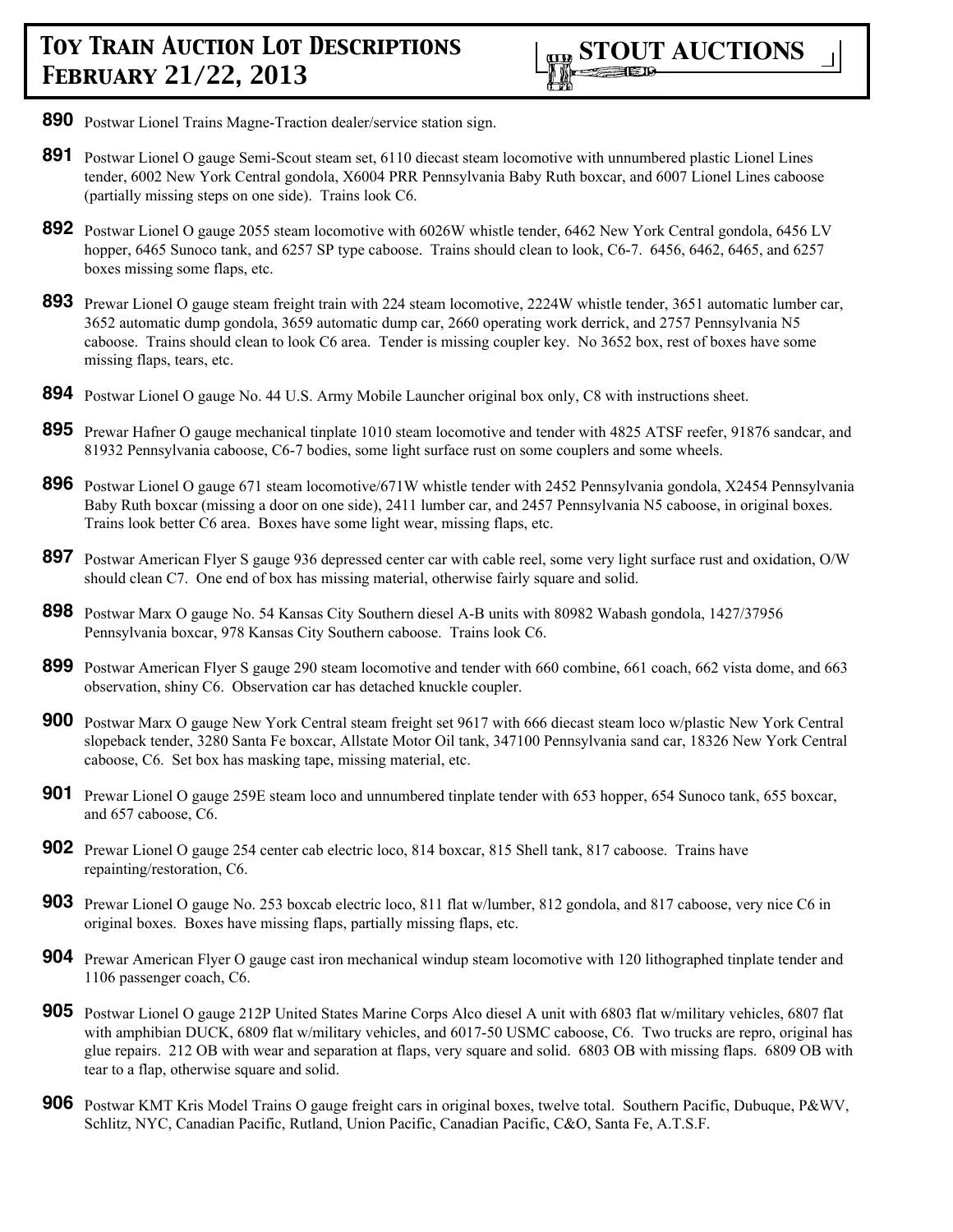

- **907** Postwar KMT Kris Model Trains O gauge freight cars in original boxes, twelve total. Florida East Coast, Rath Packing, Silver Comet Seaboard, Northern Pacific, Great Northern, B&O Sentinel, Union Pacific, Armor Star, NYC P&LE, New Haven, Delaware & Hudson, and Hersheys Chocolate.
- **908** Postwar KMT Kris Model Trains O gauge freight cars in original boxes, twelve total. Wicks Lumber, Wabash, Vermont Railway, Rio Grande, LNE Lehigh, Budweiser, NH&I, Evergreen, Delaware & Hudson, Vermont Railway, Schaefer Beer, and Miller Beer.
- **909** Postwar KMT Kris Model Trains O gauge freight cars in original boxes, twelve total. Southern Pacific, Western Pacific, Cutty Sark Scotch, Union Pacific, Delaware & Hudson, Schaefer Beer, Great Northern, Erie Lackawanna, Wabash, Stroh's Beer, Baltimore & Ohio, and Santa Fe.
- **910** Postwar KMT Kris Model Trains O gauge freight cars in original boxes, twelve total. Rheingold Beer, NYC P&LE, Conrail, Jersey Central CNJ, Delaware & Hudson, Southern Pacific, Baltimore & Ohio, Erie, Norfolk Southern, and Milwaukee Road.
- **911** Postwar KMT Kris Model Trains O gauge freight cars in original boxes, twelve total. Bordens Farm Products, Reading, R. F.&P. Rio Grande, NYC Pacemaker, A&P , Atlantic Coast Line, Santa Fe, Lackawanna, Atlantic Coast Line, Ontario Western, and Atlantic Coast Line.
- **912** Postwar KMT Kris Model Trains O gauge freight cars in original boxes, twelve total. Reading, GM&O, Illinois Central, Rio Grande, Pennsylvania Merchandise Service, Gulf Mobile, and Ohio, Reading, Wabash, Louisville & Nashville, Rock Island, Delaware & Hudson, and Burlington Route.
- **913** Postwar KMT Kris Model Trains O gauge freight cars in original boxes, twelve total. Baltimore and Ohio, Baltimore & Ohio Sentinel, Union Pacific, Lackawanna, Southern Pacific, B&O Sentinel, Reading, Southern, Western Maryland, Union Pacific Baltimore & Ohio, and Western Maryland.
- **914** Postwar KMT Kris Model Trains O gauge freight cars in original boxes, twelve total. Penn Central, Chicago & North Western, Western Pacific, REA, Chessie C&O, Milwaukee Road, Grand Trunk Western, S.P.&S., Pacific Fruit Express, UPS, Seaboard Coast Line, and Lehigh Valley.
- **915** Postwar KMT Kris Model Trains O gauge freight cars in original boxes, twelve total. Ballantine; New York, New Haven, & Hartford; Pennsylvania; C&O; RailBox; Pennsylvania; Norfolk & Western; Pennsylvania; Seaboard Coast Line; Pennsylvania; Burlington; and Seaboard Silver Comet.
- **916** Postwar KMT Kris Model Trains O gauge freight cars in original boxes, twelve total. Pennsylvania, C&O, Lackawanna D.L.&W., Erie Union, Pennsylvania, Rio Grande, Coke, Southern, Reading Mennonite, Grand Trunk Western, Northern Pacific, and Everett Railroad.
- **917** Postwar KMT Kris Model Trains O gauge freight cars in original boxes, twelve total. Southern Pacific, Ballantine Beer, Penn Central, Rio Grande, Illinois Central, Milwaukee Road, Lehigh Valley, Vermont Railway, C&O, Grand Trunk, C&O, Rio Grande Cookie.
- **918** Postwar KMT Kris Model Trains O gauge freight cars in original boxes, twelve total. Pennsylvania, NYC, Soo Line, Maine Central, Grand Trunk, Delaware & Hudson, Soo Line, Pennsylvania Merchandise Service, Southern, Carlings Black Label Beer, Union Pacific, and Pabst Blue Ribbon Beer.
- **919** Postwar KMT Kris Model Trains O gauge freight cars in original boxes, twelve total. Louisville and Nashville, Erie Lackawanna, Reading Lines, Norfolk and Western, Great Northern, Burlington, Canadian National, Rock Island, Wabash, Lackawanna D.L.&W., Canadian National, and Burlington.
- **920** Postwar KMT Kris Model Trains O gauge freight cars in original boxes, twelve total. Canadian National, Norfolk and Western, Reading, Western Maryland, Vermont Railway, Union Pacific, Genesee Beer, Dubuque Packing Co., New Haven, P&LE, Lackawanna D.L.&W., and Lehigh Valley RR map.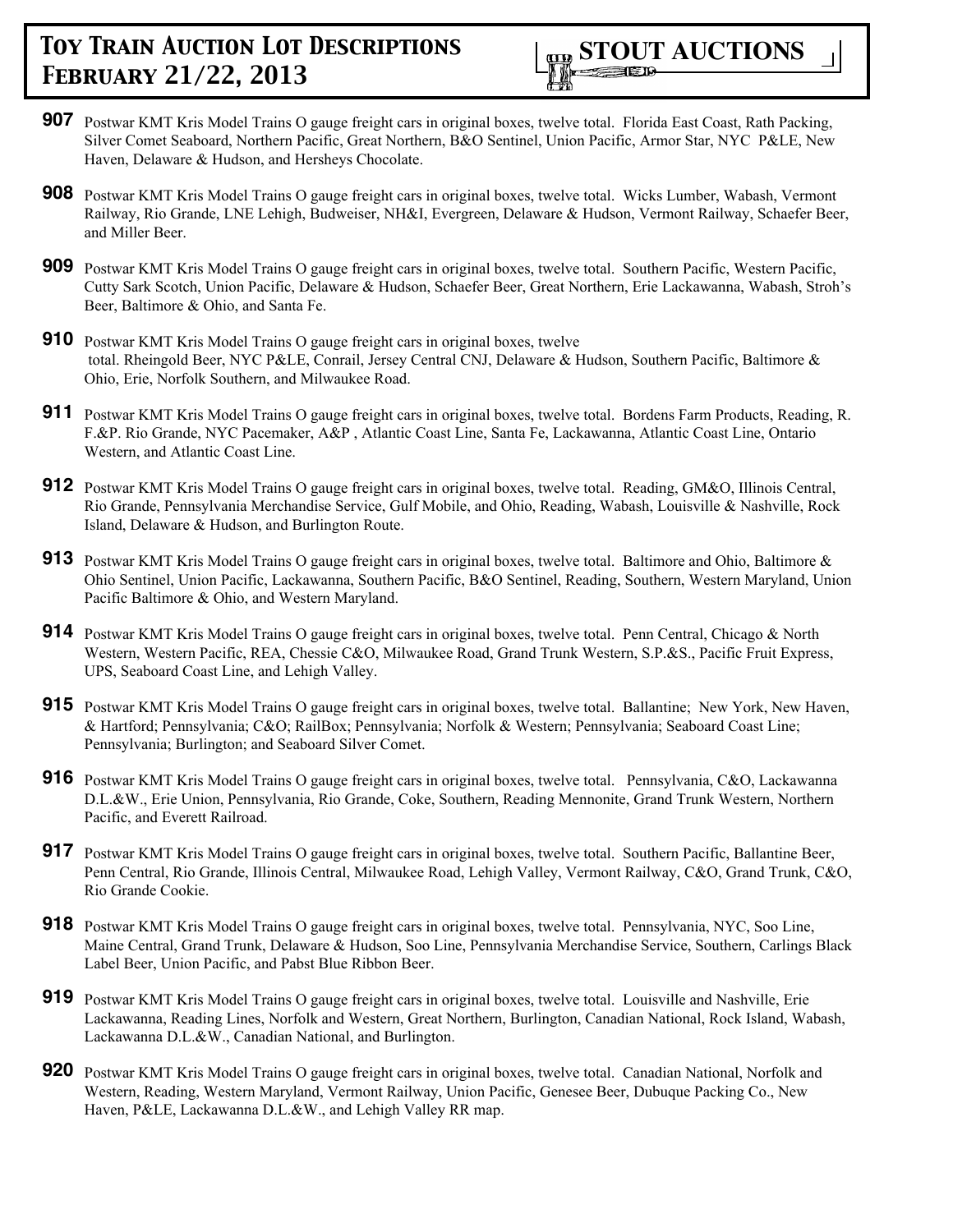

- **921** Postwar KMT Kris Model Trains O gauge freight cars in original boxes, twelve total. Missouri Pacific, SCL, Southern, Erie Lackawanna, Canadian Pacific, B&O Sentinel, Lehigh Valley, Union Refrigerator Transit Co., Union Pacific map, CNJ Jersey Central, Southern, and D&RGW Rio Grande.
- **922** Postwar KMT Kris Model Trains O gauge freight cars in original boxes, twelve total. Grand Trunk Western, Pennsylvania, Erie Lackawanna, Southern Pacific, Southern Railroad, Jersey Central, C&O, Pennsylvania, Norfolk & Western, Gulf Mobile & Ohio, NYC Pacemaker, and ACY.
- **923** Postwar KMT Kris Model Trains O gauge freight cars in original boxes, twelve total. Baltimore and Ohio, Susquehanna, Jersey Central, Union Pacific, Alaska Railroad, Rock Island, Pennsylvania, Baltimore & Ohio, Canadian Pacific, Jersey Central CNJ, Penn Central, and Illinois Central.
- **924** Postwar KMT Kris Model Trains O gauge freight cars in original boxes, six total. Jersey Central CNJ, Jersey Central, ACY, Genesee Heineken, C&NW, and Norfolk and Western.
- **925** Postwar Lionel O gauge 2221WS Freight Set with Whistle and Smoke in original boxes, set is comprised of: 646 steam locomotive, 2046W whistle tender, 6468 Baltimore and Ohio boxcar, 6456-25 Lehigh Valley, 3469 automatic dump car, 3620 searchlight car, and 6417 Pennsylvania N5c porthole caboose. Loco has bent cab corner, touchups. Tender has glue repaired step. Car shells have tape residue. Boxcar and caboose have fading to finish. Trains range C6. Car boxes have tears, missing flaps, etc. Loco and tender boxes have inserts. Set box has tape residue and skinning. Boxes are very square and solid. Some components and paper literature included.
- **926** Postwar American Flyer S gauge steam freight set consisting of: 302 steam loco and Reading Lines tender, 625G Gulf tank car, 641 Frisco sandcar, 623 Illinois Central reefer, and 638 caboose. Trains have fading to paint. Trains otherwise look C6. Curved and straight track, 581 bridge, manual control switches, 1-1/2 transformer, and paper literature included. Transformer has detached center post.
- **927** Postwar American Flyer S gauge log loader and coal loader. Log loader has repainting to shack, repro/homemade roof. Accessories look C6 area. Coal loader includes controller with nice length of wires.
- **928** Postwar Lionel O gauge No. 50 gang car in original box with original instructions sheet. Should clean C6-7. Side horn with U shaped bumper mounts, variations. Box looks C9.
- **929** Postwar Lionel O gauge 133 illuminated station, 192 control tower with incorrect parts etc., 256 station platform, and 445 switch tower. 256 has scraped and broken roof, repro signs, oxidation/rust on contacts. 445 has cracked/broken roof at chimney. Buildings look C6.
- **930** Postwar Lionel O gauge operating accessories with cars, 352 ice depot with 6352 PFE ice car, and 362 barrel loader w/3562-50 ATSF barrel car. Items look C6. Ice depot worker has missing arms and broom.
- **931** Postwar Lionel O gauge 456 operating coal ramp, 3456 Norfolk and Western operating hopper, 397 operating coal loader in original box with inspection slip, 497 coaling station, and two 3469 operating dump cars, C6. 397 OB has tape skinning, very square and solid.
- **932** Postwar and modern era freight cars, Marx and Lionel trains. Unnumbered postwar NYC flat w/modern loads, Lionel trucks. Postwar Lionel 6017 ATSF, 6257 caboose, unnumbered caboose, broken and repaired roofs. Two 6826 flats with modern autos screwed to deck. Black 6462 NYC gondola with homemade culvert car tray. Modern Lionel 6464-198 ATSF boxcar and 6411 LTC flat.
- **933** Postwar Lionel O gauge 6464-1 Western Pacific boxcar, 6464-25 Great Northern boxcar, 6464-275 State of Maine BAR boxcar, 6464-525 M.St.L. boxcar, 6436 Lehigh Valley hopper, 6436-25 LV hopper, and 6436-110 Lehigh Valley hopper in original box with cellophane display panel window. Trains should clean C6. Hopper cover is missing end tabs/latches. Box has small tear at window, masking tape one side panel, missing inner coupler protection flap, etc. very solid box.
- **934** Postwar Lionel O gauge 394 beacon, 395 floodlight tower, 455 signal bridge, and nine Marx floodlight towers. Two modern era Lionel O gauge 2283 illuminated bumpers. Empty 309 yard set box, worn billboards, etc. Items range "as is" with no returns to C6.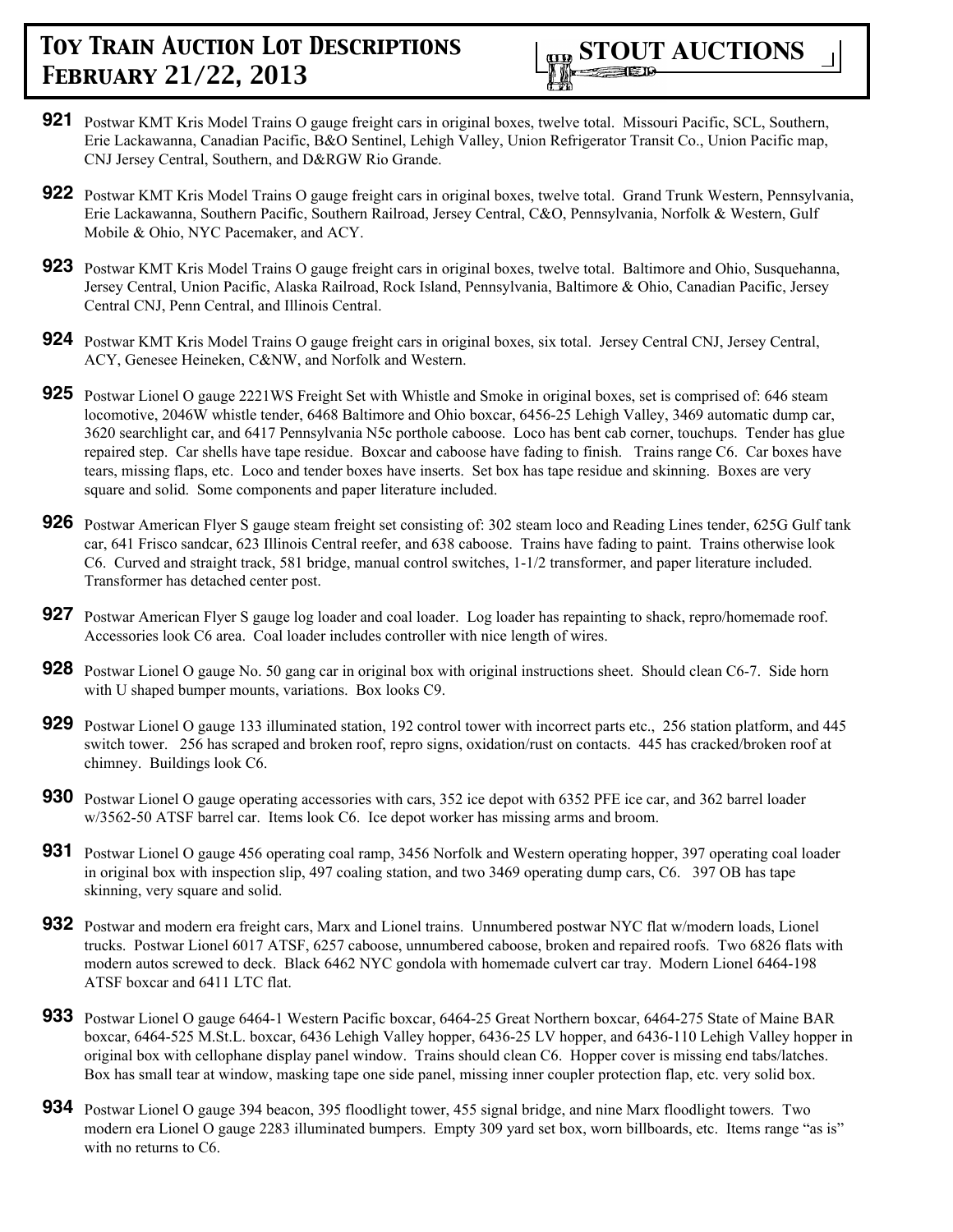

- **935** Postwar Lionel O gauge 6045 tank, 6121 log car, two 3461 dump cars, 6419 DLW caboose, 6257 SP caboose, two 6826 flats, and 6462 NYC gondola, trains should clean C6.
- **936** Postwar Lionel O gauge 2321 Lackawanna Fairbanks Morse Trainmaster diesel locomotive with typical screw cracks, some oxidation/surface rust on some walkways, touchups around windows, very clean battery compartment. Train should otherwise clean to look C6.
- **937** Postwar Lionel O gauge No. 400 Baltimore and Ohio Budd RDC-1 commuter diesel passenger trains, both look nice C6 and should clean and polish to look slightly better. One original box has red marker writing, otherwise boxes are very square and solid with inserts.
- **938** Postwar Lionel O gauge 2345 Western Pacific EMD F3a diesel locomotives with repainted roofs, tiny touchups to orange, battery damage, etc. Trains otherwise look C6.
- **939** Prewar Ives O gauge 3250 NYC & HR center cab electric loco with 550 mail/baggage, and 551 Chair Car, C6. Loco may have old clear coat on shell.
- **940** Prewar American Flyer O gauge Illinois Central Green Diamond passenger cars, two coaches, and an observation car. Trains have some surface rust, otherwise C6.
- **941** Postwar Lionel O gauge 736 steam locomotive and 2671WX Lionel Lines tender with two 2625 Irvington Pullman coaches, and 2627 Madison Pullman passenger cars. Trains have oxidation, some surface rust, grime, etc. Tender is missing rear steps. Trains should clean C6 area.
- **942** Prewar Lionel O gauge 252 center cab electric locomotive with two 529 Pullman coaches, and 530 observation passenger trains. Trains have some surface rust, otherwise C6.
- **943** Prewar Lionel O gauge 226E steam locomotive and 2226W whistle tender with three Madison style passenger cars restored in NYC livery. Trains should clean C6.
- **944** Prewar American Flyer O gauge steam passenger train with two original boxes. 429 steam locomotive and tender with 3380 Club Car, 3381 Pullman Car, and 3382 observation Ambassador passenger cars. Loco and tender have some surface rust on handrails, cars have some surface rust and oxidation. Trains should clean and polish C6 area. 3380 and 3382 V. Red boxes included, one missing inner flap, and light wear.
- **945** Prewar Lionel O gauge 236 steam passenger set with 262/262T steam loco and tender with two 607 Pullman coaches, and 608 observation car. Loco is partially repainted and one trailing truck wheel has chipped flange. Type A transformer. Inner boxes have missing flaps or some light wear. Set box has light/moderate wear, some small tearing.
- **946** Postwar Lionel O gauge 2356P, 2356C, and 2356T Southern EMD F3 diesel A-B-A units. Shells are reproduction. P unit is missing shell mounting screw. Chassis have repainting, battery damage, rusty steps, etc. Trains are sold as they are shown in our photos with no returns.
- **947** Postwar Lionel O gauge No. 3927 track cleaning car in original box with an insert, instructions, containers, and tag, lightly run C8. Box has very small tears to some flaps/folds, C7-8.
- **948** Lionel prewar standard gauge 213 stock car, a few paint chips on one door guide and ladders/brake wheels painted blackrest of car has C7+ paint. OB is complete.
- **949** Ives and Dorfan prewar freight cars. Includes 14048 New York Central gondola, 11201 Pennsylvania hopper, Pennsylvania 517953 boxcar, brown unmarked Ives flat, and two Ives 63 New York Central gondolas. C6-7.
- **950** Lionel Postwar O gauge steam locomotives including four 2065 locos, two 6466WX whistle tender, 2466WX whistle tender, and 2466W tender. Four partial OBs included for tenders. This is a General Condition lot meaning we have not graded or examined every item in the lot so the condition will typically vary from C6-7 with the possibility of an item or two in the lot having a lower or higher grade, General Condition lots cannot be returned.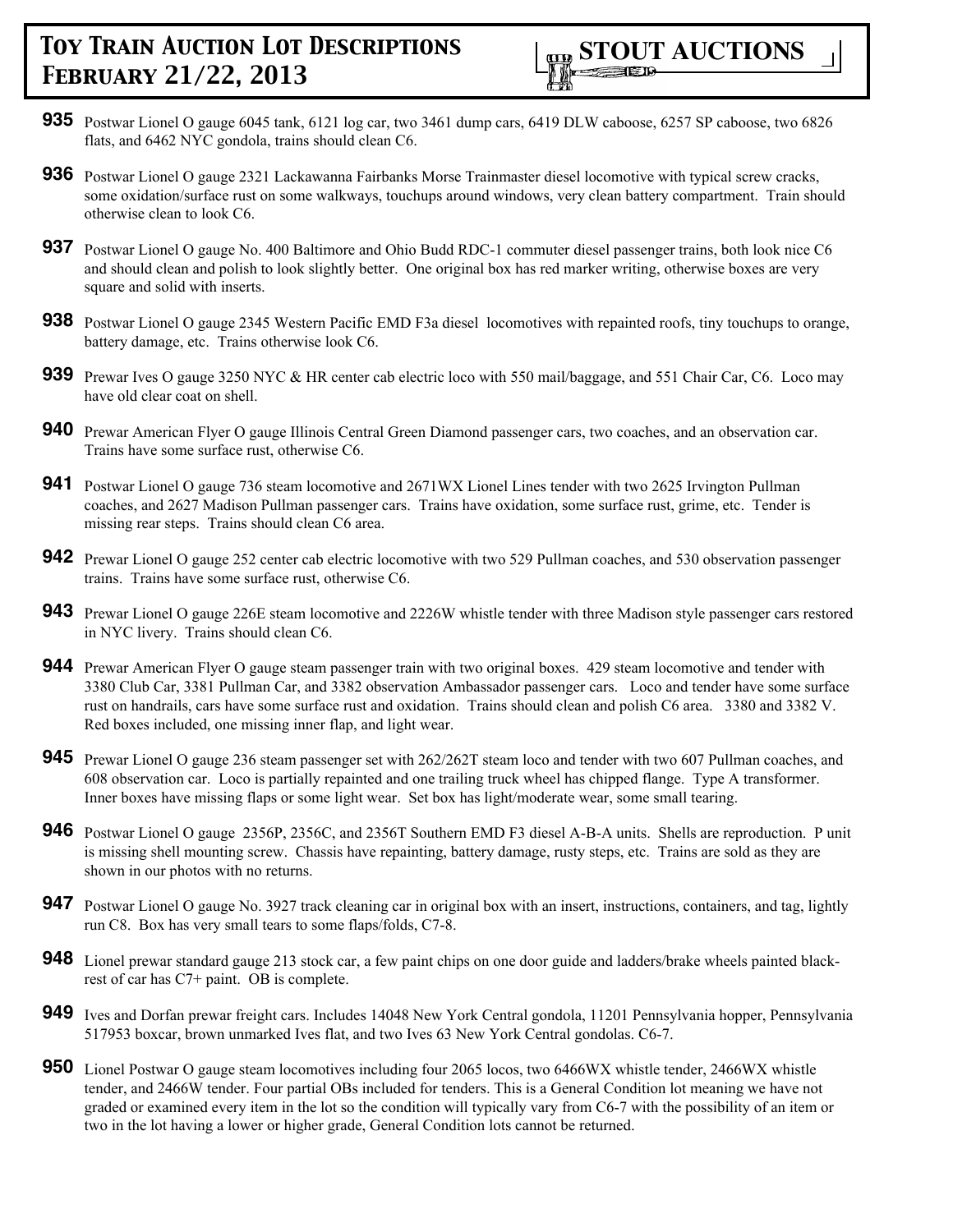

- **951** Postwar Lionel O gauge 2024 Chesapeake and Ohio Alco diesel A unit with 6176 undecorated yellow hopper, 6142 canister car with two white canisters, 6402 undecorated General-type flat with two cable reels, and 6059 M.St.L. caboose. Loco has tiny hairline at screw.
- **952** Postwar Lionel O gauge 4452 Pennsylvania gondola and 5459 Automatic Dump Car, Electronic set freight cars, C6. 4452 original box with inner tape repairs, fairly square and solid.
- **953** Postwar Lionel O gauge 6026W whistle tender, 6465 Sunoco tank, 6342 NYC culvert car, 6456 LV hopper, 6656 stock car, 6121 red pipe car, and 6257 caboose. Trains look C6.
- **954** Postwar Lionel O gauge 6464-125 New York Central Pacemaker, 6464-150 Missouri Pacific, 6464-525 Minneapolis and St. Louis, and 6464-725 New Haven, boxcars. Trains look C6.
- **955** Prewar Lionel O gauge 224E steam locomotive and 2224W whistle tender with X2758 Pennsylvania boxcar and 2660 operating work crane. Boxcar has casting fatigue to two doors and distortion to an end panel. Trains otherwise look better C6 area. 2758 and 2666T boxes included with missing flaps.
- **956** Postwar Lionel O gauge 2037 steam locomotive and 6026W whistle tender with 6482 reefer, 6401 undecorated Generaltype flat w/logs, 6112 canister car, and 6017 caboose. Trains should clean to look nice C6.
- **957** Prewar Lionel O gauge 1668 streamline steam locomotive with 1689W whistle tender, 1679 Baby Ruth boxcar, 1680 Shell tank, and 1682 caboose. Trains have some light surface rust here and there and loco has a missing marker light plastic lens, otherwise trains should clean to look nice C6.
- **958** Prewar Lionel O gauge 252 center cab electric loco, 804 Sunoco tank, 831 lumber car, 3659 automatic log car, 3659 automatic dump car, and 807 caboose. Trains should clean to look C6.
- **959** Postwar Lionel O gauge freight cars with original boxes, C6. 3419 helicopter launching car with Navy copter, 6823 flatcar w/rockets, 6844 flatcar w/missiles, and 6814 First Aid Medical Car caboose. 3419, 6814, and 6844 original boxes with a missing flap, missing Push In Tabs, tears, etc. Boxes are fairly square and solid.
- **960** Postwar Lionel O gauge 3428 operating RPO Mail car, 3484 Pennsylvania operating boxcar, 3494-275 BAR State of Maine operating boxcar, 6468 Baltimore and Ohio boxcar, and 6468 New Haven boxcar. Trains look C6.
- **961** Postwar American Flyer S gauge 287 Chicago and North Western steam locomotive and tender with 628 and 926 Chicago and North Western flatcars with logs three total (plastic, wood, diecast metal), 911 Chesapeake and Ohio pipe car, 926 Gulf tank, 929 Missouri Pacific stock car, 941 Frisco sandcar, and 977 action caboose. Tender and loco are not connected at drawbar. Trains look c6. One 628 Log Car OB included, C7-8.
- **962** Postwar Lionel O gauge steam freight set in original box with Macy's price tag and #5 ink stamped on end panel. Price sticker appears to have inventory/stock number of 012 40K. Set is comprised of: 242/242T steam locomotive and slopeback tender with 6142 unnumbered canister, 6176 hopper, 6014 Frisco, and 6059 M.St.L. caboose. Loco has missing marker light, tender has cracked shell with small piece missing, trains otherwise look C6. Track, transformer, 6019, some paper literature, etc., included. Set box lid is very slightly concave, otherwise box is very square and very solid with inner dividers.
- **963** Postwar Lionel O gauge 1061 steam loco, 1062 0-4-0 steam loco, 1062 2-4-2 steam loco, two different slopeback tenders, 6176 LV hopper, two 6142 undecorated canister cars, 6167-25 caboose, 6167-100 caboose, and 6167 Lionel Lines caboose, C6.
- **964** Postwar American Flyer S gauge 300 Reading Lines steam loco and tender with 633 Baltimore and Ohio boxcar, 609 flatcar with bridge girder, 606 operating work crane, 636 Erie depressed center cable reel car, 607 wrecking caboose, and 630 Reading caboose. 630 has cracked and glue repaired step. Trains otherwise look C6 area. 633 and 630 OB included.
- **965** Prewar Lionel O gauge No. 1100 Mickey and Minnie Mouse mechanical windup handcar in green. Figures are missing legs and tails, O/W C6.
- **966** Postwar Lionel O gauge 2332 Pennsylvania GG-1 five stripe electric locomotive in green C6.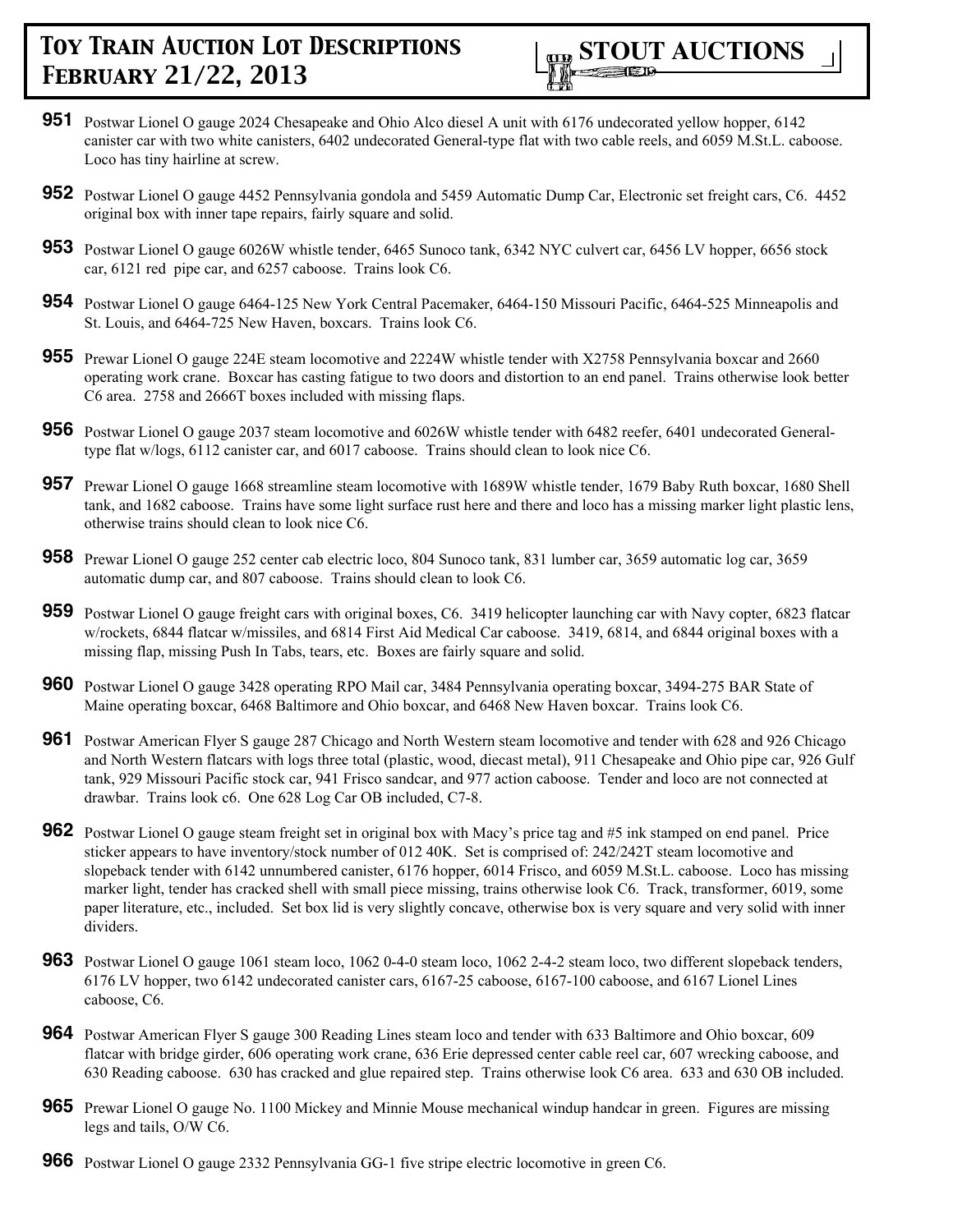

- **967** Postwar Lionel O gauge Madison style passenger cars, 2625 Irvington Pullman, two 2627 Madison Pullmans, and 2628 Manhattan Pullman, cars look C6.
- **968** Prewar Lionel O gauge 226E steam locomotive with partially missing motor and 2226WX whistle tender, C6.
- **969** Postwar Lionel O gauge 2338 The Milwaukee Road GP-7 road switching diesel locomotive in original box with instructions sheet, should clean C7 area. Box has scuffing/very small punctures to top panel, otherwise very square and very solid with no torn or missing flaps.
- **970** Prewar Lionel O gauge scale freight cars, 714 Pennsylvania boxcar, 715 Sunoco tank, 716 Baltimore and Ohio hopper, and 717 New York Central caboose, C6. Caboose has good castings.
- **971** Prewar Lionel O gauge 225E steam locomotive and 2235W whistle tender, should clean and polish C7.
- **972** Postwar Lionel O gauge 6464-25 Great Northern boxcar and 6464-500 Timken boxcar, trains should clean C7 area. -500 OB is missing an inner coupler protection flap, otherwise boxes are very square and solid with no torn or other missing flaps.
- **973** Postwar Lionel O gauge 313 Bascule Bridge in original box with alignment frame and most if not all components, instructions, envelopes, etc. Bridge looks C7. Box is super square and solid with partially lifting cloth tape (should be easy to reglue). No torn or missing flaps.
- **974** Postwar American Flyer S gauge freight cars. This is a General Condition lot, meaning we have not examined or graded every item in the lot so the condition will typically vary C6-7 with the possibility of items being lower or higher grade. General Condition lots cannot be returned. 25045, 916, 984, 983, 944, 924, 947, 931, 945, 24549, 945, 934, 948, 936, and 944.
- **975** Postwar Lionel O gauge freight cars. This is a General Condition lot, meaning we have not examined or graded every item in the lot so the condition will typically vary C6-7 with the possibility of items being lower or higher grade. General Condition lots cannot be returned. 6818, 6519, 6676, three unnumbered yellow LV hoppers, 6162, unnumbered red pipe car, 6646, and 6437.
- **976** Modern era Lionel Trains Inc. 9-65948 Catalog Center in original box, C8 should clean better. Doesn't appear to have been used.
- **977** Postwar Lionel O gauge 773 Hudson type steam locomotive, 1950 version. Great looking original C8.
- **978** Postwar Kusan Model Trains KMT O gauge 8644 Pennsylvania F3a diesel locomotives, shells should clean and polish to look C7 area.
- **979** Prewar Lionel standard gauge No. 550 Miniature Railroad Figures in original box with no insert/divider, but has extra figures. One figure has detached head, one rubber Army Soldier is broken at legs, otherwise figures range C6. Box is square and solid.
- **980** Postwar Auburn Model Trains AMT O gauge F3a diesel locomotives, both appear to be powered units. One unit is missing mounting screws. Trains should clean and refurbish to look stronger C6 area. One box has torn lid, could be quite solid with some restoration. Other box is very square and solid.
- **981** Postwar Lionel O gauge 773T New York Central steam locomotive tender. Great looking shell with incorrect and reproduction parts. Please view our photos very well. Tender is sold as it is shown in our photos with no returns.
- **982** Prewar Lionel standard gauge 440 Signal Bridge and 440-C Panel Board controller, C6. 440-C OB is super square and solid with no torn or missing flaps.
- **983** Postwar Lionel Type ZW Model (R), 275 watts Trainmaster Transformer in original box with three inserts. Cord has been replaced, clean C6. Box has writing, clear tape, etc. Square and solid.
- **984** Prewar Lionel standard gauge 440N Signal Bridge and 440C Panel Board controller. Accessories are nice very clean and shiny C6. Bridge is missing a small handrail. 439-23 OB has some missing label, otherwise very square and very solid.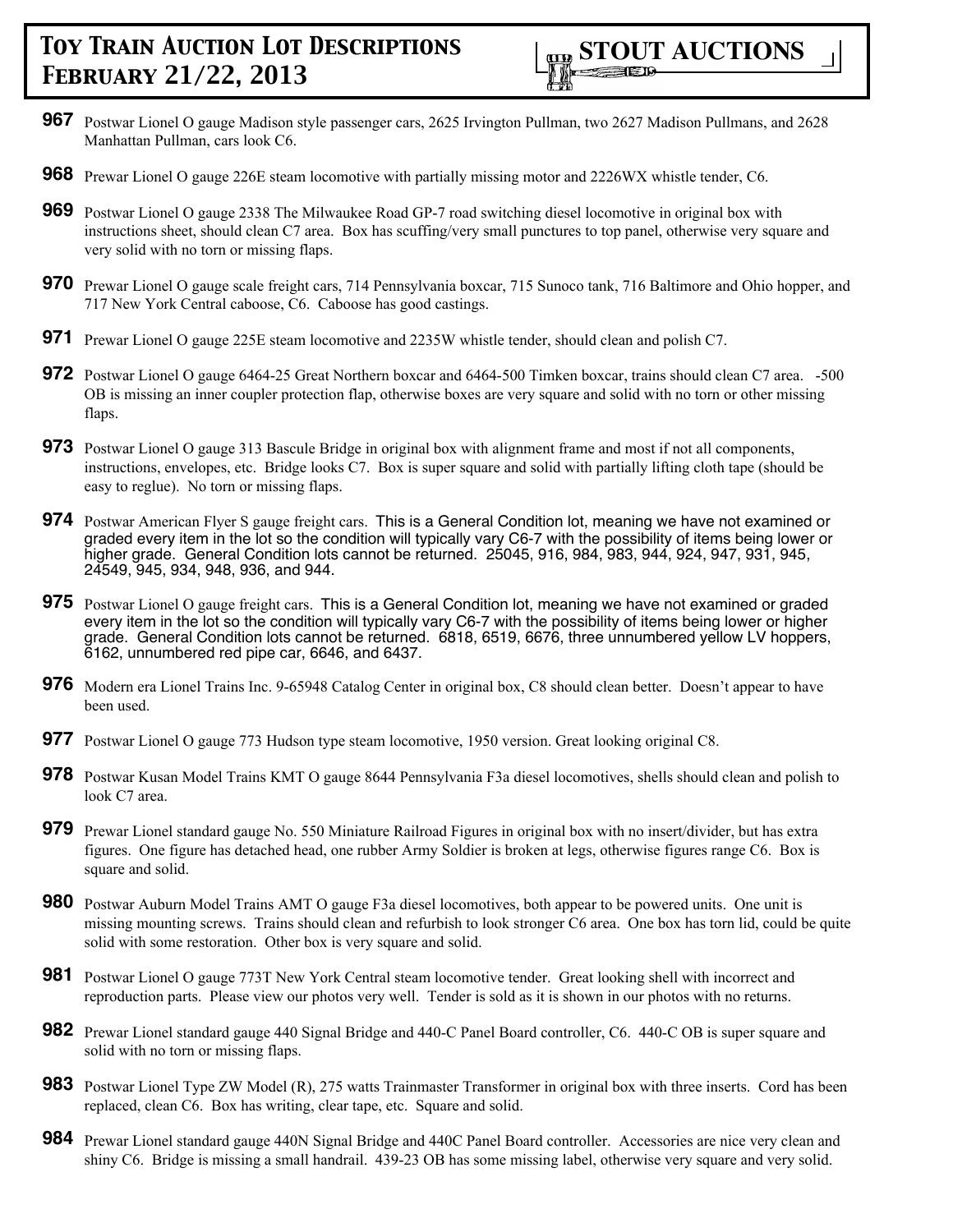

- **985** Modern era The Mamod Steam Railway Co. O gauge, RS1 Mamod live steam locomotive freight, ready to run set in original box with unused components. Trains are unrun, C9-10. Boiler does not appear to have been fired.
- **986** Modern era LGB G scale 20401 steam freight set in original box with No. 4 steam tank loco, goods wagon, and gondola car. Set includes two figures and curved track. Set looks C8 area. Box shows very light wear, very square and very solid.
- **987** Modern era LGB G scale Dortmunder steam locomotive beer freight train with No. 2 steam locomotive and freight cars. Trains look 8-9, loco has been lightly run. Box shows little wear, very square and solid.
- **988** Modern era LGB G scale steam passenger set with 2020 steam tank loco, 3010 and 3000 passenger cars, C8 lightly run. Box shows little wear, very square and solid.
- **989** Modern era Railway Express Agency G scale REA22002 FA-1 Canadian Pacific diesel locomotive in original box, appears to be missing a windshield wiper, C8. Box shows little wear.
- **990** Modern era LGB G scale 20301 electric passenger set in original box. Trains should clean to look C8. Box shows some light wear to some corners, very square and very solid.
- **991** Modern era LGB G scale 2018D D.S.P.&P.R.R. steam loco and tender in original box, should clean C8. Box has a small puncture to top panel, otherwise shows little wear.
- **992** Modern era LGB G scale 2043 Rhatische Bahn Arosa 622 Bedienungsanleitung electric locomotive, C8. Slides show very little use. Box shows no wear. Instructions and other literature included.
- **993** Modern era LGB G scale 2040 Rhatische Bahn RhB The Brown Crocodile electric locomotive, C8-9. Very lightly run. Box shows no wear. Instructions and other literature included.
- **994** Modern era LGB G scale 2035 and 2036 Chlorodont electric trolleys in original boxes, C8. Boxes show very little wear.
- **995** Modern era LGB G scale 3067 Rhatische Bahn RhB 1st class passenger car in original box, C8. Box shows little wear, price stickers. Instructions sheet.
- **996** Modern era LGB G scale 3028 RhB railway dining passenger car in original box with original literature. Train look C8-9. Box shows no wear, in sleeve.
- **997** Lionel Postwar O gauge Super O switches and a few sections of track. Includes six 142 right hand manual switches, six 142 left hand manual switches, five 112 right hand remote switches, 130 45 degree crossing, and seven curved sections. A few light spots of rust on some of the switch rails. Generally C7.
- **998** Lionel factory blue print for the E Clip retaining ring. Includes original date of 3-25-47 from Irvington. Notes changes all the way through 1978. Final main stamp is from LLC engineering department in 1997. Framed and measures about 10.5 inches by 8 inches.
- **999** Lionel Postwar O gauge New Haven 209 A-A power and dummy set. Set looks nicer C7 however the powered unit has a crack in the plastic wrapping around the nose of the shell. Dummy unit is better C7+ condition with cleaner stripe. If you need to replace a single shell on your 209's this is a great chance to do it as the one unit has a great shell!
- **1000** Lionel Postwar factory arbor press. This press came from the Lionel factory first in Irvington and then migrated with the company through the years until the company left Michigan in 2001. This press is fit with a base for the TW transformer handle and was used to either press the insert into the handle or press the handle onto the transformer itself. Neat piece of Lionel history. Marked with two Property of Lionel LLC and Lionel Trains stickers.
- **1001** Lionel postwar O gauge 2544W original set box only for the 2383 Super Chief red stripe aluminum car set. This is a very hard to find set box in orange from 1960. A few skin spots and some wear on the corner of one flap that should be visible in photo.
- **1002** Lionel postwar O gauge 2383 Santa Fe F3 AA units. High grade units have light run time, very nice silver and red, C8. Boxes are much harder, matching perf front versions with all flaps and perfs intact, still sealed on one end.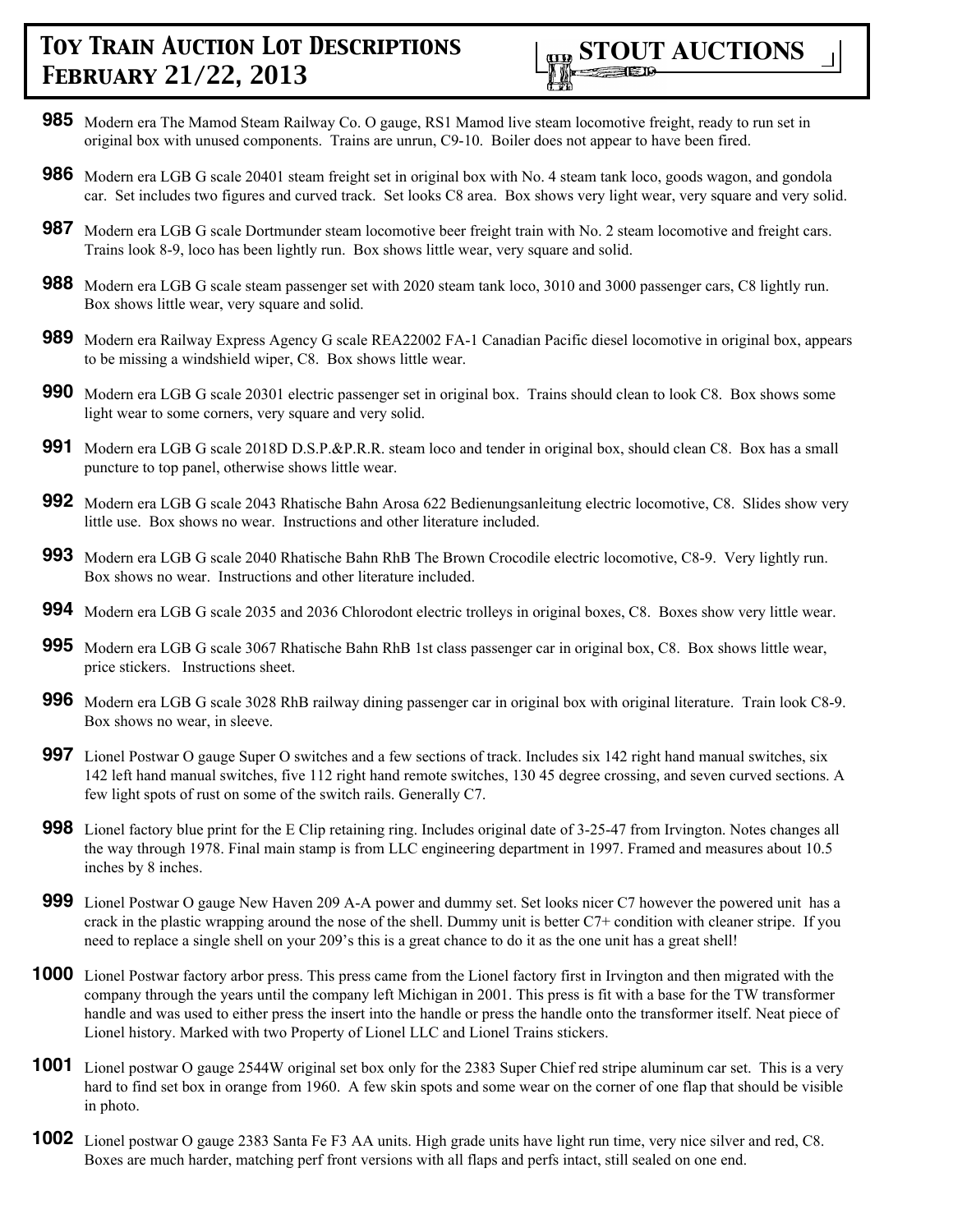

- **1003** Original Lionel postwar O gauge red stripe Santa Fe Aluminum cars 2561 Vista Valley observation, 2562 Regal Pass dome car and a 2563 Indian Falls Pullman. The three cars are are completely original with original and matching striping, C8. The boxes are complete, a couple have some clear tape on flap joints and one has a loose perf.
- **1004** TOUGH Lionel postwar O gauge baggage car 2530. The car is the center plate variation and is all original C8. What is really, really tough is the box! This is 2530 NOT over stamped perf front OB in very, very high grade condition. All flaps intact, perf intact, no tape and no writing.
- **1005** Lionel postwar O gauge peripheral items for sets including 12 pieces of curved super O track, four pieces of straight super O track, 39-6 worn packet that is partially full, 37-25 does have surface rust and a 1960 catalog.
- **1006** Lionel postwar O gauge 1415WS boxed set with a nice set box that has a good label and all flaps intact. Set includes 2020 turbine, 2020W tender, 2465 Sunoco tank car, 3459 dump car, 3454 merchandise car and 2472 caboose. The trains are all the correct matching years for the set, C7. The dump car has the harder metal dump tray, worn track and transformer are included as well as boxed 1019, SP bottle that has few pills in it and 1121 switches. The internal boxes have some wear but not terrible, engine box has a detached end flap, one repro insert for 2472, rest of cars have insert, loco box has one insert. All instruction sheets are included, four original Baby Ruth containers, wooden smoke tamper and bag of 207 coal.
- **1007** Nice Lionel prewar O gauge 700E full scale 5344 Hudson and tender. The boiler is straight and not stretching! Original lettering and paint with the original chain and pin on loco. Loco is variation with thick windows and the extra lube holes in the frame. Tender is also straight with nice lettering, outside third rail pickup. Loco has VERY slight bend in corner of cab roof, most would not even notice it is so slight. Overall looks quite nice C7-8.
- **1008** Unusual Lionel postwar O gauge 2023 Union Pacific Alco AA units with GRAY noses. These units are matching and 100% original and correct. A few minor edge dings, C6. Includes Kraft master carton dated 1950 with all flaps and all 3 inserts.
- **1009** Lionel postwar O gauge original set box only for 1955 Congressional GG1 passenger set. Box has all flaps but does have a fair amount of tape and some writing on the top. Box is uncataloged A31 variation.
- **1010** Lionel postwar O gauge original box only for 2340-10 tuscan GG1, the box is actually a pretty nice but does have masking tape on one end, not to hold flaps on but maybe to keep it closed? Factory sealed on other end. Good bright cardboard, not the darkened old cardboard. Original insert and instruction sheet is included.
- **1011** Lionel postwar O gauge 2340 Pennsylvania GG1, good lettering but no stripes, acid damage on upper right corner into metal, 7 repro insulators on pantographs. C5.
- **1012** Lionel postwar O gauge Congressional passenger cars from 1955 including 2541 Alexander Hamilton observation, 2542 Betsy Ross dome car, 2543 William Penn Pullman and 2544 Molly Pitcher Pullman. Trains are completely original with original stripes, C7+. The boxes are correct 1955 boxes, have wear. Missing some inner flaps and one end flap. All four cars have Lionel original wrapping paper.
- **1013** HOLY COW! Lionel postwar O gauge Madison cars 2625, 2627 and 2628. I would say I am probably the first guy to take two of these out to inspect them, the third one I just left because I don't believe they have ever been out! As good as you can possibly get, very faint hint of a factory test run- these are 100% original NOT mintified passenger cars. C9-10. Paper looks like it was made yesterday. Boxes are two city boxes, with all flaps, inserts and no tape. A couple of minor flap tears, some wear on one end of one box- very nice boxes. These cars are incredible!
- **1014** Outstanding Lionel postwar O gauge 726 Berkshire with 2426W die cast tender. Very high grade on both units, completely original and NOT polished up or messed with in any way, fantastic C8-9. Super bright original lettering and numbering on both. The engine box has all flaps with original insert. Tender box is really nice on one end, missing an inner flap and some wear on the other, includes the original insert and wrap.
- **1015** Lionel postwar O gauge 2146WS set box only for 726 Berkshire Madison passenger set. The set box has all flaps. Taped corner is split, writing. Can be a pretty good box with a bit of work.
- **1016** Modern era LGB G scale 3069 RhB Viafier retica baggage passenger car in original box, C8. Box shows little wear.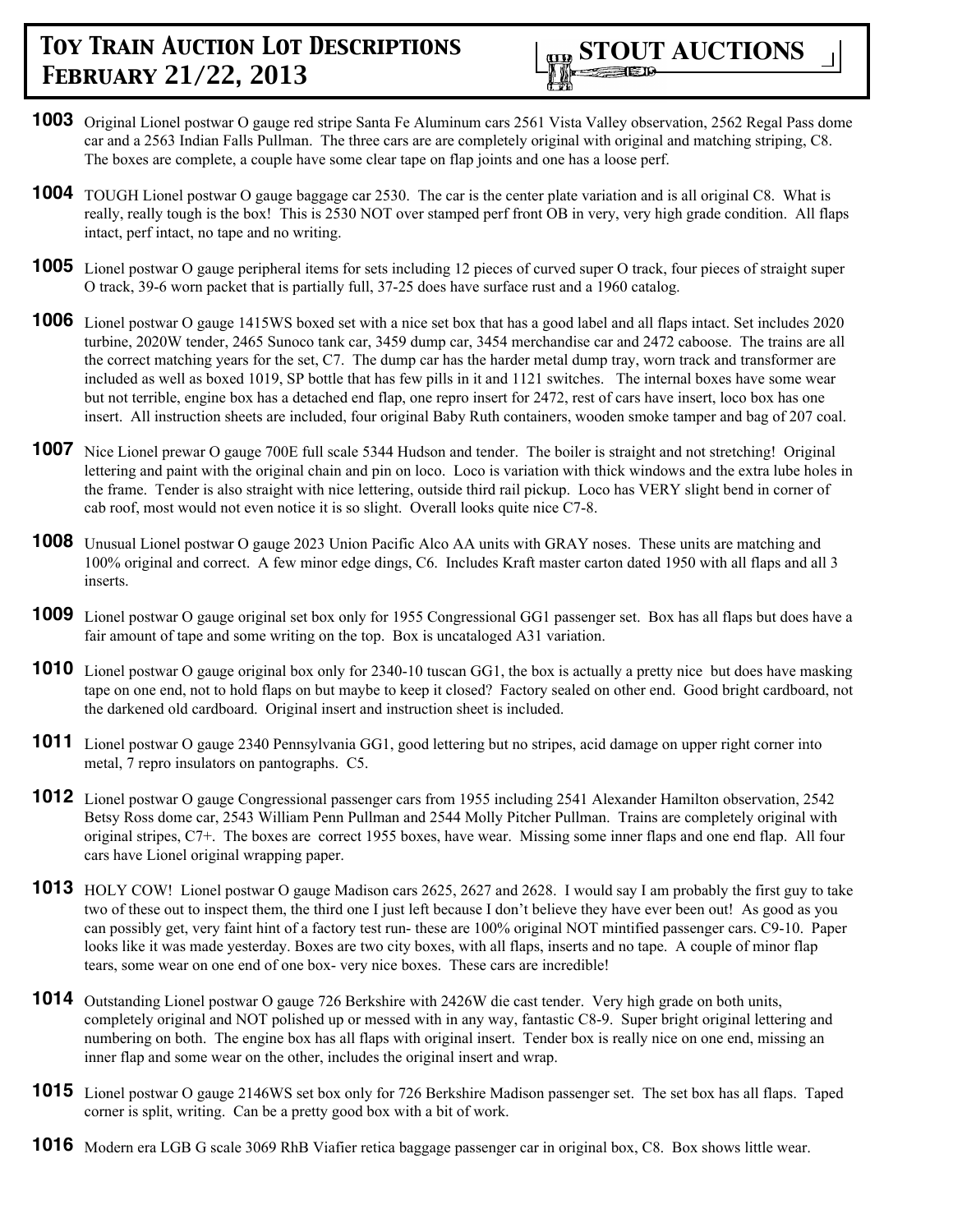

- **1017** Modern era LGB G scale 3067 Rhatische Bahn RhB 1st class passenger car in original box, C8-9. Box shows little wear, in sleeve. Instructions sheet and literature.
- **1018** Modern era LGB G scale 3062, two 3063 and 3064 passenger cars in original boxes, C7-8. Boxes show very light wear.
- **1019** Modern era LGB G scale freight cars in original boxes, 4063 boxcar, 4064 boxcar, and 4067 D&RGW boxcar, C7-8, 4067 has partially broken brake wheel mount that can be glue repaired.
- **1020** Modern era LGB G scale freight cars, some in original boxes, some with sleeves... 4031, 4040S, and 4065 freight cars in original boxes and one loose goods car missing a roof button. Trains look C6-8 area. Boxes show little wear.
- **1021** Modern era Delton Lines and Railway Express Agency G scale freight cars in original boxes, C8. Boxes show little wear. Delton Lines 4275U Union Pacific long caboose. REA REA-46103 UP stockcar and REA-42101 Great Northern caboose.
- **1022** Modern era LGB G scale freight cars in original boxes, C7-8.
- **1023** Prewar Lionel standard gauge unnumbered Lake Shore gondola, C6. Red body with black lip and lettering. Underside is yellow primer. Underside of couplers are yellow, top is black.
- **1024** Postwar Lionel type ZW 275 watts transformer in original box with two inserts. Replaced loco badge, replaced cord, missing screws, etc. Sold as it is shown in our photos with no returns. Box has clear packing tape and older paper tape, light wear and tears, etc. Instructions sheet included.
- **1025** Prewar Lionel standard gauge unnumbered C.M.&St.P. boxcar in red with black lettering, C6. Underside and inside are yellow primer.
- **1026** Postwar Lionel type ZW 275 watts transformer in original box, C7. Box has clear packing tape, wear and tear from original opening. Box is very square and solid with all four inserts (top center is stuck to an outer flap). Instructions sheet and two wire coils included.
- **1027** Prewar Lionel standard gauge No. 408E electric locomotive with missing trim, O/W C6.
- **1028** Postwar Lionel O gauge No. 64-15 volt opal lamps for 64 lamp post dealer/service station counter top separate sale display box with eight 64-15 lamps and four Q-90 lamps. One 64-15 and one Q-90 boxes have torn tuck flap fold. Lamps appear unused. Carton has little wear.
- **1029** Prewar Lionel standard gauge No. 6 steam locomotive with NYC&HRRR tender, 98237 C.M.&St.P. boxcar, and 17 NYC&HRRR 4351 caboose, C6.
- **1030** Prewar Lionel O gauge semi-scale freight cars, 2954 Pennsylvania boxcar and 2956 Baltimore and Ohio hopper, C6.
- **1031** Prewar Lionel O gauge freight cars, X2758 Pennsylvania double door automobiles car, 2755 Sunoco tank, and 2757 Pennsylvania N5 caboose,
- **1032** Postwar Lionel O gauge 56 lamp posts and original boxes. Four lamp posts, C7-8. Boxes have some missing flaps, otherwise square and solid.
- **1033** Prewar standard gauge, hand painted tinplate single lantern semaphore signal. Base has GBN, Bavaria embossed. Signal is missing lantern, C6. Signal measures approximately 16 inches tall.
- **1034** Prewar Lionel O gauge 1662 steam switcher with 2203T slopeback tender with backup light, and 3659 automatic dump car. Loco has slightly bent cab roof corner and missing linkage. Trains look C6.
- **1035** Postwar Lionel O gauge freight cars, two 2855 Sunoco tanks and 3854 Pennsylvania automatic merchandise car, C6.
- **1036** Prewar Lionel O gauge operating accessories, two No. 47 Crossing Gates with one worn OB w/insert and six No. 152 Crossing Gates, nice clean C6 area. One 47 has repainting. 46/47 instructions sheet included.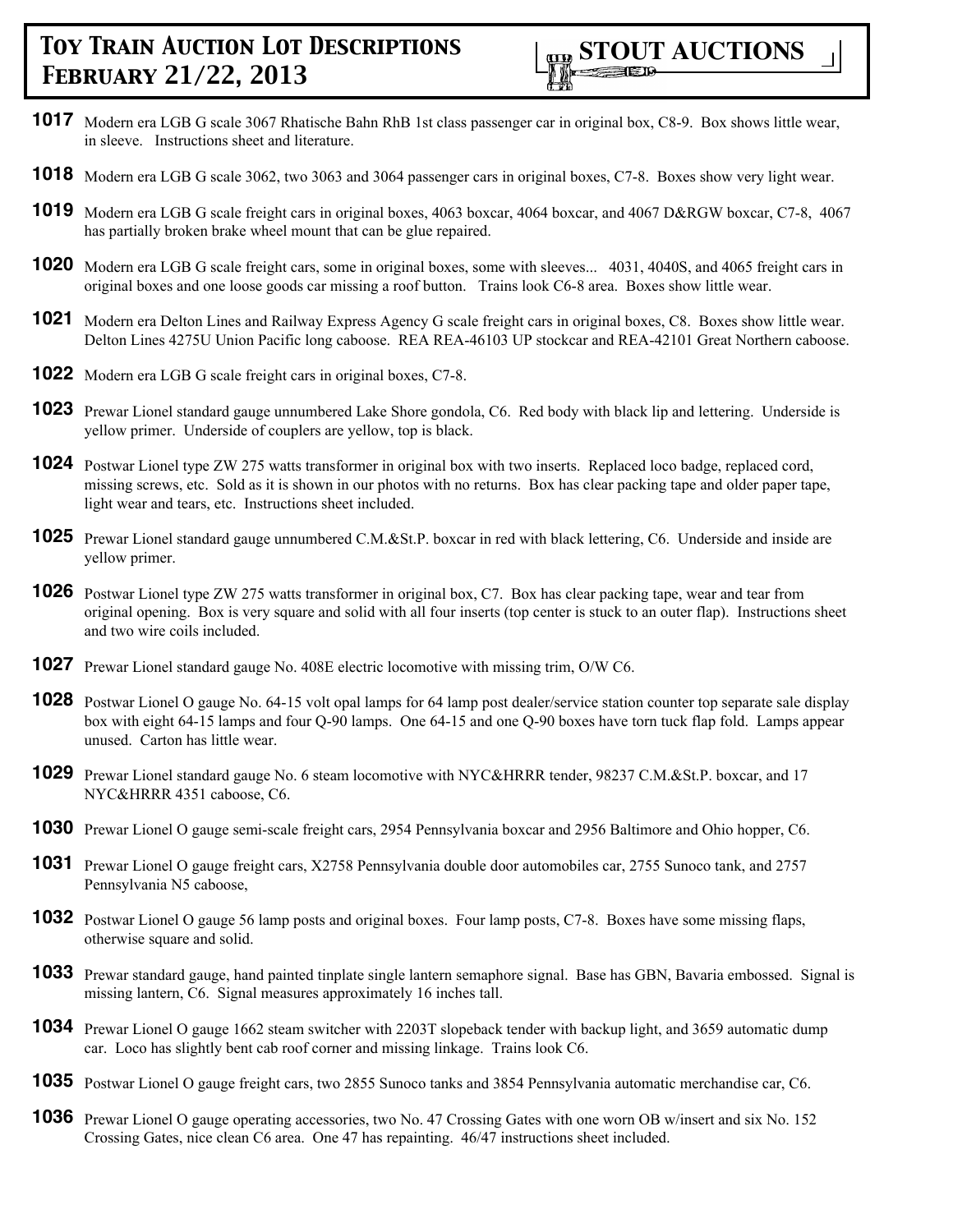

- **1037** Postwar Lionel O gauge freight cars in original boxes, 6462 New York Central gondola with six wooden barrels, 6456-25 Lehigh Valley hopper, 3456 Norfolk and Western operating hopper with 207 bag of artificial coal, 6415 Sunoco tank, 3656 stock car, and 6357 caboose, C6-7.
- **1038** Postwar Lionel O gauge 6464-1 Western Pacific, 6464-25 Great Northern, 6464-125 New York Central Pacemaker, 6464225 Southern Pacific, and 6464-475 Boston and Maine boxcars, C6. 6464-1, 6464-25, 6464-125, 6464-475 boxes have missing flaps, tape repairs, wear and tear. Fairly square and solid boxes.
- **1039** Postwar Lionel O gauge aluminum passenger cars. 2531 Silver Dawn observation, 2532 Silver Range vista dome, 2533 Silver Cloud Pullman, and two 2534 Silver Bluff Pullmans. This is a General Condition lot, meaning we have not examined or graded every item in the lot so the condition will typically vary C6-7 with the possibility of items being lower or higher grade. General Condition lots cannot be returned.
- **1040** Postwar Lionel 125 whistle station, 256 freight station, and 375 motorized turntable. This is a General Condition lot, meaning we have not examined or graded every item in the lot so the condition will typically vary C6-7 with the possibility of items being lower or higher grade. General Condition lots cannot be returned.
- **1041** Postwar Lionel O gauge operating accessories in original boxes with inserts, should clean to look C6 area. 264 fork lift and 352 ice depot set. Boxes are square and solid with no missing flaps.
- **1042** Postwar Lionel O gauge 2163WS freight train with smoke and whistle in original boxes with 736 steam locomotive, 2671WX Lionel Lines tender, 6555 Sunoco tank, 6472 reefer (missing/detached door), 6462 NYC gondola, 3456 N&W hopper, 6457 caboose. Trains look C6-8, very clean. Train boxes have missing flaps, masking tape,etc. Set box has slightly crushed corner, masking tape, etc.
- **1043** Postwar Lionel O gauge 2161W Santa Fe twin diesel freight train with horn in original boxes with 2343P and 2343T Santa Fe twin diesel F3a units, 3461x automatic lumber car, 3469x automatic dump car, X3464 S.F. boxcar, 6520 searchlight car, and 6457 caboose. Trains look C6-8, some are run, some are unrun. Very clean trains, very clean battery compartment. boxes have missing and torn flaps, masking tape, etc. Square and solid otherwise. Set box has some old masking tape, otherwise very square and very solid. UCS, components, instructions, inspections, etc. included.
- **1044** Postwar Lionel O gauge 6650 missile launching flatcar, 6819 flatcar w/helicopter (original Navy copter), and 6470 exploding target car. Trains look C6-7. Boxes have missing flaps, tears, etc. Boxes are fairly square and could restore to look a little better.
- **1045** Postwar Lionel O gauge 3361 operating lumber car, 6456 red LV hopper, and 6468 Baltimore and Ohio double doors automobiles boxcar. Trains look C6-7. 160 bin is very nicely mottled, but cracked. Boxes have missing flaps, some light wear and tear. Fairly square and solid boxes.
- **1046** Lionel prewar O gauge 700E Full Scale Hudson and Tender. This is a hard lot to describe because I believe the engine is a conglomeration of parts. The main part I believe is a 700E but has a 763E boiler front with the 5344 headlight and number boards as well as a 763E ID tag on the underside. The cab roof has been bent and repaired. The tender appears to be an original 700K tender, the shell is warped but does have the gray primer on the inside. Includes an outside 3rd rail pickup.
- **1047** Lionel postwar O gauge 2368 Baltimore and Ohio F3 AB units, trains are nice C7-8. 2368P original box has all flaps, 2368C box has all flaps however one is detached, some water staining, no insert.
- **1048** Lionel postwar O gauge 6315 Gulf tank car, very glossy tank variation, C8, OB is square and nice, no tape or writing
- **1049** Lionel prewar OO gauge Hudson and tender. 002 three rail semi scale Hudson with 002T tender. Light shelf dust, original C7.
- **1050** Postwar Lionel O gauge No. 455 oil derrick and pumper. Pump arm has broken plunger mount, otherwise C7. Box has staining and some wear to top flaps, very square and very solid box with nice bright label on one end and very clean and bright label on other end.
- **1051** Lionel prewar O gauge set including 1664E steam, 2666W tender, 2679 Baby Ruth boxcar, 2677 gondola and 2672 tender. Tender and gondola are each missing a coupler box, nice set overall of C7.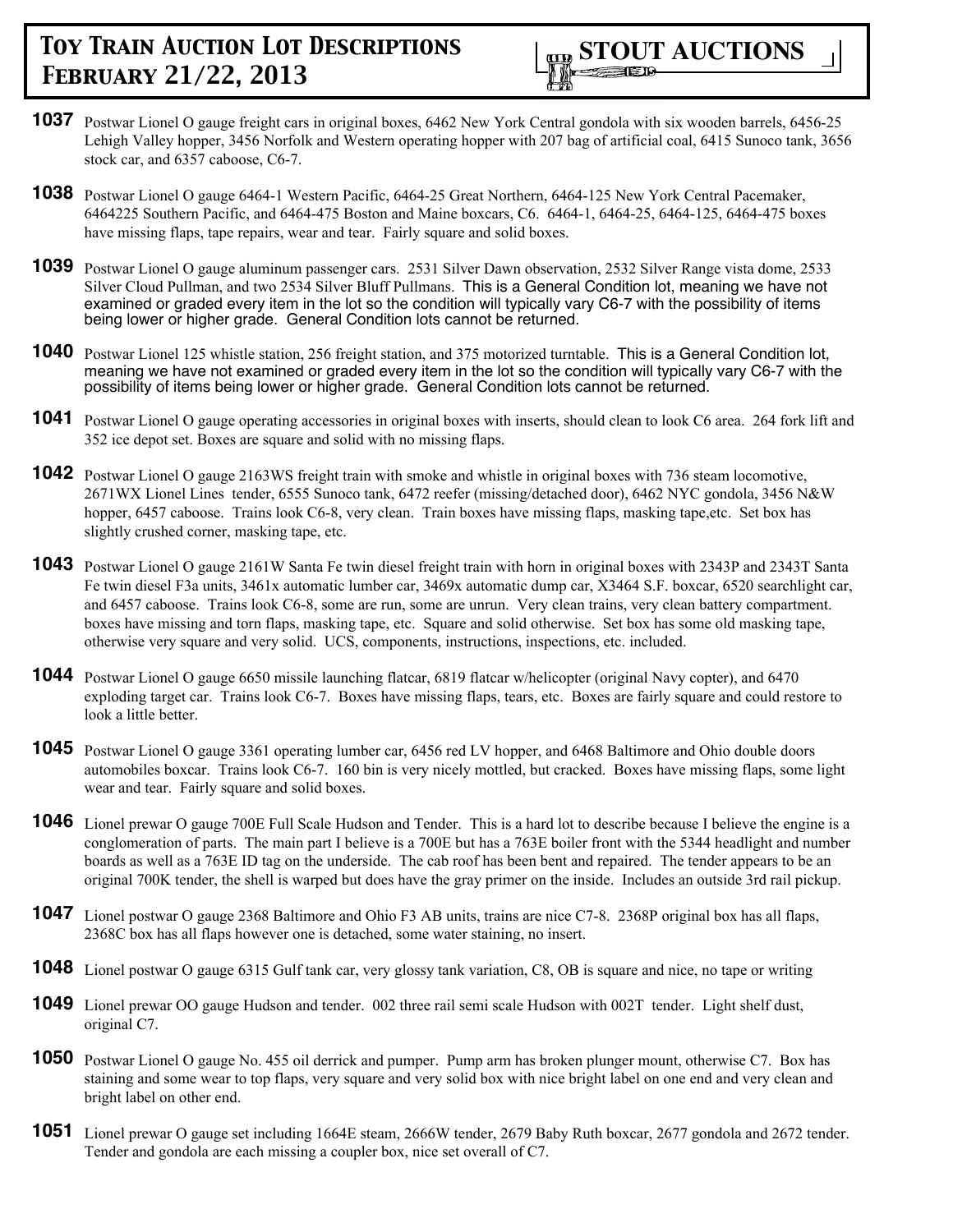

- **1052** Postwar Lionel O gauge 6518 transformer car in original box with end inserts, missing one insulator. Train otherwise looks C7. Box has partially opened seam and some staining on one end. Box otherwise looks C8 area.
- **1053** Lionel Postwar O gauge trains including 2035 steam locomotive, Lionel Lines whistle tender, 2432 Clifton vista dome, 2435 Elizabeth coach, 2434 Newark coach, and 2436 Mooseheart observation. This is a General Condition lot meaning we have not graded or examined every item in the lot so the condition will typically vary from C6-7 with the possibility of an item or two in the lot having a lower or higher grade, General Condition lots cannot be returned.
- **1054** Postwar Lionel type ZW 275 watts transformer with supple original cord in original box with three inserts, C6. Green lamp cover is broken. Box has detached top flap and taped corner is half split.
- **1055** Prewar Lionel standard gauge 8E, 33, and 38 electric locomotives. Trains have flaking paint, rust, missing trim, etc. Trains are sold as they are shown in our photos with no returns.
- **1056** Postwar Lionel O gauge No. 2359 Boston and Maine GP-9 road switching diesel locomotive in original box with instructions sheet, C7-8. Box has Madison Hardware sticker, nice C8.
- **1057** Lionel O gauge Southern F-3 2356 A-A pair. Repro postwar shells on modern MPC frames. Windshield is loose in dummy A unit. Locos otherwise C8 with light run time and shelf dust.
- **1058** Postwar American Flyer S gauge No. 799 Talking Station in original box with sound reproducer, speaker tube, record, round metal disc, control button, and other parts. Flag looks reproduction. Station looks C6. Box has partially split corner, and 2 inch long piece of top flap missing. Box is very square and solid.
- **1059** Prewar Lionel standard gauge No. 1835E steam locomotive and 1835W whistle tender. Loco has repaired steam chests, otherwise C6. Tender shell is repainted and two missing journals, otherwise C6.
- **1060** Postwar Lionel O gauge 2055/2046, 6656, 6427, 6457-25 in original boxes. This is a General Condition lot, meaning we have not examined or graded every item in the lot so the condition will typically vary C6-7 with the possibility of items being lower or higher grade. General Condition lots cannot be returned.
- **1061** Prewar American Flyer Wide/Narrow gauge accessories, 2218 operating block signal and Railroad Crossing Signal. Railroad crossing is repainted. Signals otherwise look C6.
- **1062** Postwar Lionel O gauge 671RR steam locomotive and 6026W whistle tender with 6456 LV hopper, 6462-25 NYC hopper, 6465 Sunoco tank, and 6257 caboose in original boxes, C6. Boxes are missing some flaps, some tears, some wear.
- **1063** Prewar American Flyer and Lionel O gauge steam locomotives and tenders, 447 and 262E/262T. This is a General Condition lot, meaning we have not examined or graded every item in the lot so the condition will typically vary C6-7 with the possibility of items being lower or higher grade. General Condition lots cannot be returned.
- **1064** Prewar Lionel standard gauge 385E steam locomotive with 385W whistle tender, minor casting fatigue to steam chests, otherwise trains look C6.
- **1065** Prewar Lionel O gauge 260-E steam locomotive and 260-T tender. Loco frame and pilot look repainted, otherwise C6. Loco has new lead and trailing wheels.
- **1066** Postwar Lionel O gauge 3451 and 3461 operating log flatcars, four 3451 and eight 3461. This is a General Condition lot, meaning we have not examined or graded every item in the lot so the condition will typically vary C6-7 with the possibility of items being lower or higher grade. General Condition lots cannot be returned.
- **1067** Postwar Lionel O gauge 6464-50 Minneapolis and St. Louis boxcar, 6460 operating work crane, and 6415 Sunoco tank, C6 -7. boxes show light wear.
- **1068** Postwar Lionel O gauge No. 50 gang car in original box, C6-7. Car is side horn with U shaped bumper mount variant. Box is super square and solid with little wear.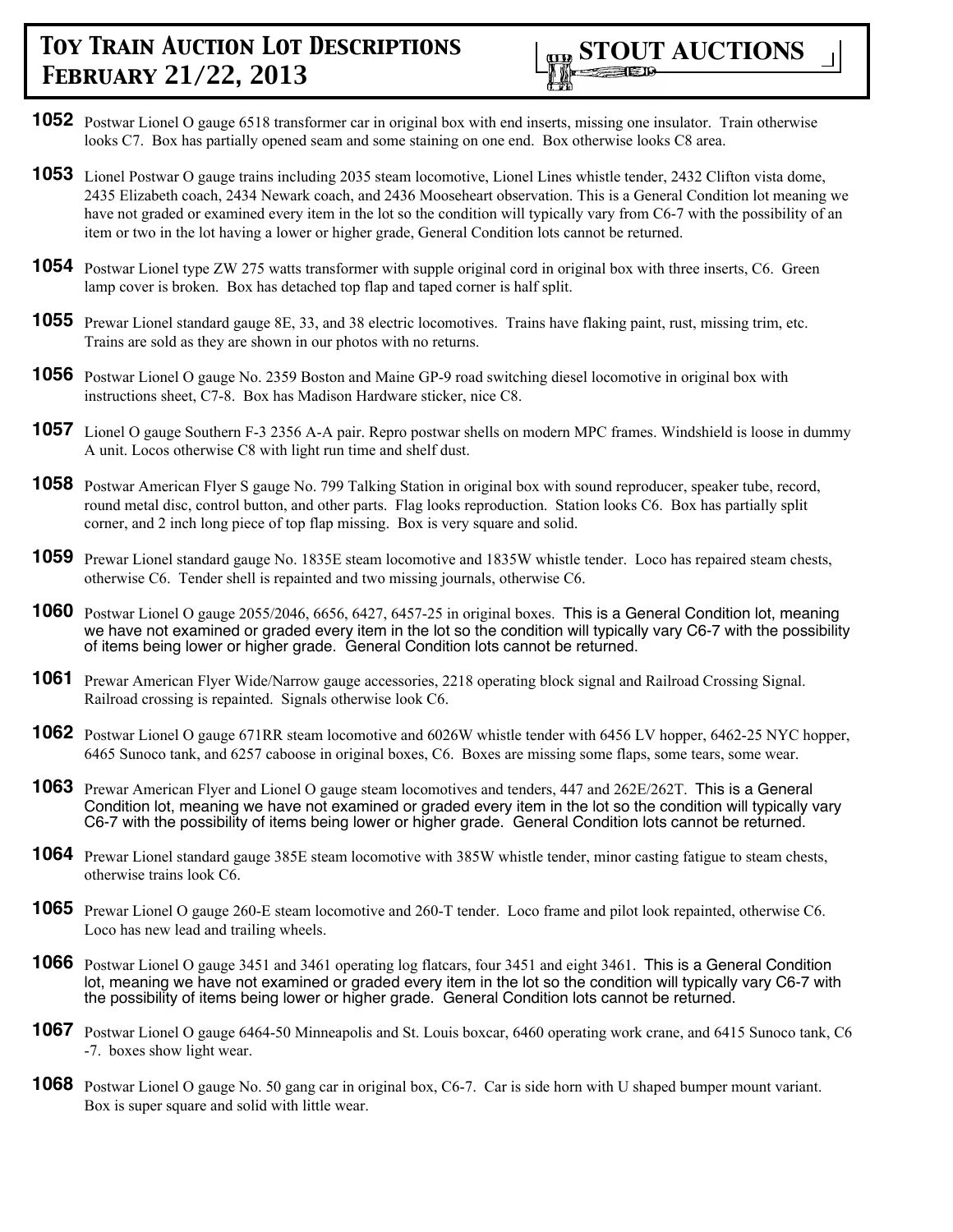

- **1069** Postwar Lionel O gauge freight cars in original boxes, C6-7. Milk car has detached door with glue repaired post. Boxes are square and solid, missing flap/tear or two. 3482 milk car w/detached door, 6456-25 LV hopper, 6462-25 NYC gondola, and 6417 Pennsylvania N5c caboose with a crack handrail.
- **1070** Postwar Lionel O gauge KW 190 watts transformer, 140 banjo signal, 310 billboards and frames, 022 R.C. switches, curved O track, 027 curved and straight track, etc. Transformer is missing cord, banjo signal is in disrepair, some VERY minor spots of light surface rust, etc. This is a General Condition lot, meaning we have not examined or graded every item in the lot so the condition will typically vary C6-7 with the possibility of items being lower or higher grade. General Condition lots cannot be returned.
- **1071** Postwar Lionel O gauge 2321 Lackawanna Fairbanks Morse Trainmaster diesel locomotive in original box, C6+++ with super tight hairline at front screw only. Some catwalks have some light surface rust. Box is very square and solid with some skinning to one front/back panel. Original instructions sheet included. Perfectly clean battery compartment.
- **1072** Postwar Lionel, American Flyer, Marx, and Noma O and S gauge trains and accessories. Flyer beacon and illuminate bridge. Noma talking station with NO internal parts. Marx 666 diecast steam locomotive. Lionel 1062T slopeback tender. This is a General Condition lot, meaning we have not examined or graded every item in the lot so the condition will typically vary C6-7 with the possibility of items being lower or higher grade. General Condition lots cannot be returned.
- **1073** Prewar Lionel O gauge 772 straight track 8 sections T-Rail with connectors in original box, C6. Box is square and solid with no torn or missing flaps.
- **1074** Prewar Lionel O gauge 771 curved track 8 sections T-Rail with connectors in original box, C6. Box is square and solid with no torn or missing flaps.
- **1075** Prewar Lionel O gauge 715 Shell scale tank car, C6. Box has missing flaps, tears, wear, missing material, etc.
- **1076** Prewar Lionel O gauge 771 curved track 8 sections T-Rail with connectors in original box, C6. Box is square and solid with no torn or missing flaps.
- **1077** Prewar American Flyer O/narrow gauge 2209 automatic remote control whistle unit in original box. Whistle needs new rubber mounts? Looks C6-7. Box is very square and solid with little wear or tears.
- **1078** Prewar Lionel O gauge 763E steam locomotive and 2263WGM whistle tender in gun metal gray paint, C6 area with some light oxidation on dome. Loco box has missing flap, clear tape, etc. Tender box has missing flaps and taped corner.
- **1079** Prewar Lionel 731 automatic remote control switches in original box with controllers. One switch has a detached tie, C6. Box has a little missing material, square and solid.
- **1080** Postwar Lionel O gauge 671-75 12 volt smoke lamps in original boxes in original dealer/service station counter top separate sales display box. Lamp boxes and master carton are all over stamped to reflect 18 volt lamps in the boxes. One lamp box is not over stamped, but does have an 18V lamp. One lamp looks unused, but is partially broken. Lamp boxes vary from a C7 look to Minty. Master carton has split/torn corner, otherwise square and solid box with light wear and very nice unfolded display panel.
- **1081** Prewar Lionel O gauge 771 curved track 8 sections T-Rail with connectors in original box, C6. Box is square and solid with no torn or missing flaps.
- **1082** Prewar Lionel 731 automatic remote control switches in original box with controllers. Switches have layout paint along some bottom edges, C6. Box has a little bit of a flap missing, square and solid.
- **1083** Postwar Lionel O gauge Congressional passenger cars with some original boxes. Trains look nicer C6 area. 2541 Alexander Hamilton observation, 2542 Betsy Ross vista dome, 2543 William Penn Pullman, and 2544 Molly Pitcher Pullman. 2541, 2542, 2544 boxes have light wear, detached flap, replaced cello, etc. Fairly square and solid boxes.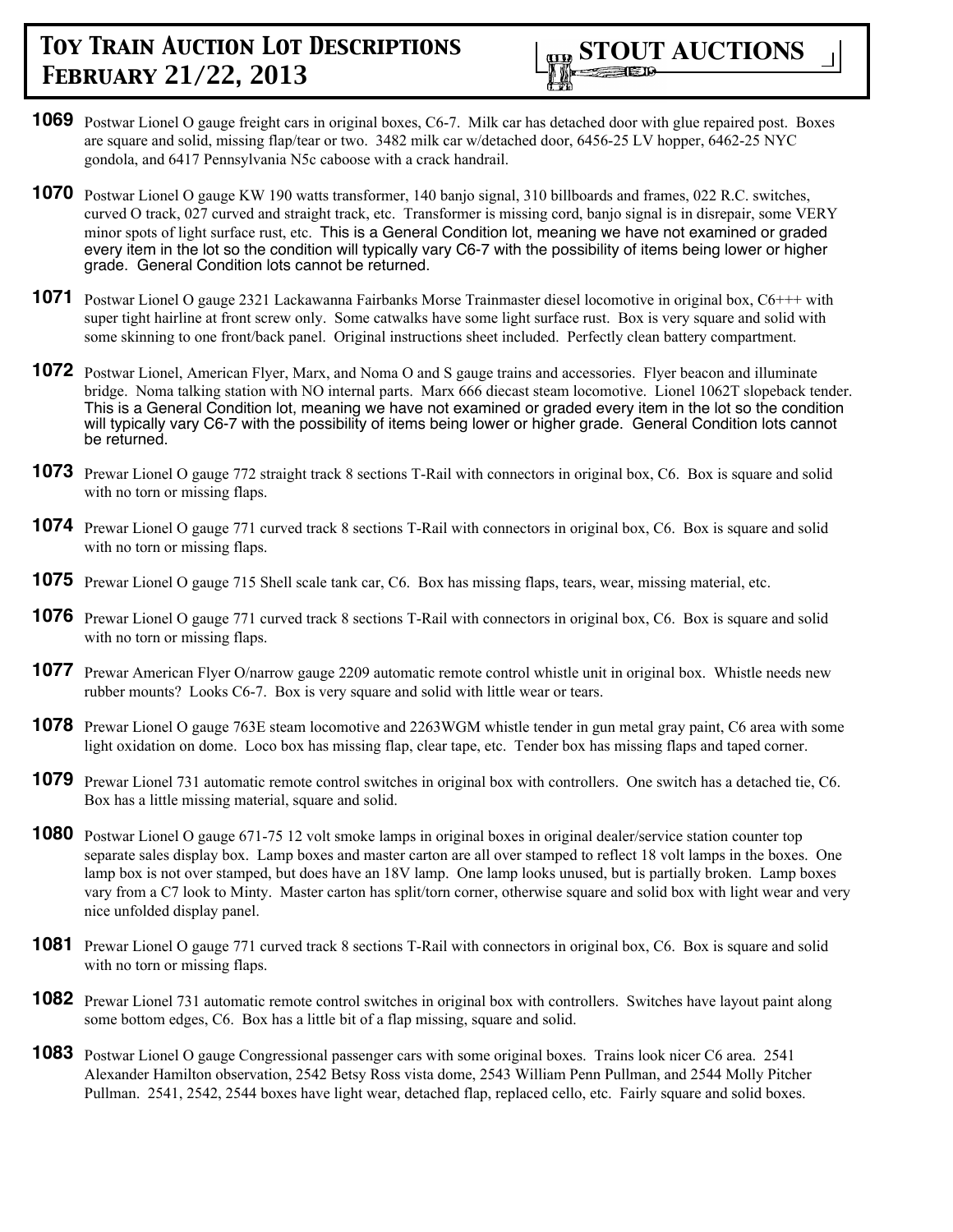

- **1084** Prewar American Flyer O/narrow gauge 2029 Automatic Remote Control Whistle Unit in original box, C7 in C8 OB. Whistle needs new rubber mounts, one is slightly fallen apart, super minor issue. Super clean track and button with instructions sheet.
- **1085** Prewar Lionel O gauge 771 curved track 8 sections T-Rail with connectors in original box, C6. Box is square and solid with no torn or missing flaps.
- **1086** Prewar Lionel 731 automatic remote control switches in original box with controllers. Switches have layout paint along some bottom edges and some missing ties, etc. Box has a little bit of missing material, detached flap, etc. Entire lot is sold as it is photographed with no return.
- **1087** Prewar Lionel standard gauge 210 manual control switches in original boxes with inserts, two pairs. One left hand switch is missing the lantern base/seat, otherwise C6. Boxes have missing flaps, tears, tape, etc.
- **1088** Prewar Lionel O gauge separate sales boxes of T-Rail track. Three boxes marked; 4 NO. 772. Each box contains four sections of track with some connectors, C6. Boxes are super square and solid with one box having an inner flap missing outer layer of material.
- **1089** Prewar Lionel 731 automatic remote control switches in original box with controllers. Switches have layout paint along some bottom edges and some surface rust, etc. Box has a little bit of missing material, missing inner flaps, etc. Switches look C6.
- **1090** Prewar Lionel O gauge No. 771 curved T-Rail track, 32 sections. No. 772 straight T-Rail track, 30 sections. Track has layout paint, light surface rust, some connectors, etc., C6 range. Entire lot was not individually inspected, there could be a missing tie, bent rail, etc. there for it will be "as is", NO returns.
- **1091** Postwar Lionel O gauge 2426W Lionel Lines whistle tender in original box with insert, C6++. Tender needs rewired, one diecast step is very slightly bent. Box is missing flaps, one end taped with clear packing tape.
- **1092** Prewar Lionel O gauge No. 233 Pennsylvania steam switcher locomotive and slopeback tender with backup light, C6. Tender needs rewired.
- **1093** Modern era LGB G scale 2045 Rh.B. electric locomotive with loose trim that just needs reglued. Train otherwise looks C7 -8. Box shows little wear.
- **1094** Postwar Lionel O gauge 2350 REA dot head rivet stick on name plate baggage car in original box with insert, C6. Box has light staining, light rippling, otherwise square and solid.
- **1095** Postwar Lionel O gauge 154 crossing signal with instructions sheet, C6. Signal has the tougher orange painted base variation.
- **1096** Prewar Lionel O and standard gauge accessories/signals, C6 range, couple missing finials. 69, 078, 80, 57, crossing signal.
- **1097** Marklin Z gauge Mini Club track and switches. Lot includes 8560 crossover, 8588 power track, 8590 power track, 8559 crossover, two 8530 boxes of curves, five 8561 switch pairs, seven 8505 boxes of straight track, box of 8500 straight track, two 8599 track sections, and Mini Club 8907A set box containing only track and transformer. Items are C8-9.
- **1098** Marklin Z gauge 8198 catenary set in OB. Set is new C9-10.
- **1099** Marklin Z gauge 8168 Mini Club Santa Fe starter set in OB. Includes track and transformer. Trains are C8+. OB has some light shelf wear.
- **1100** Lionel modern O Gauge dealer 9-1345 Commando Assault display board. Set is C8-9 and is basically unused. OB is heavily worn. Board has some writing on the base.
- **1101** Lionel modern Great Railways Adventure dealer display in original shipping box. Appears to be in unused condition. See photos for best description.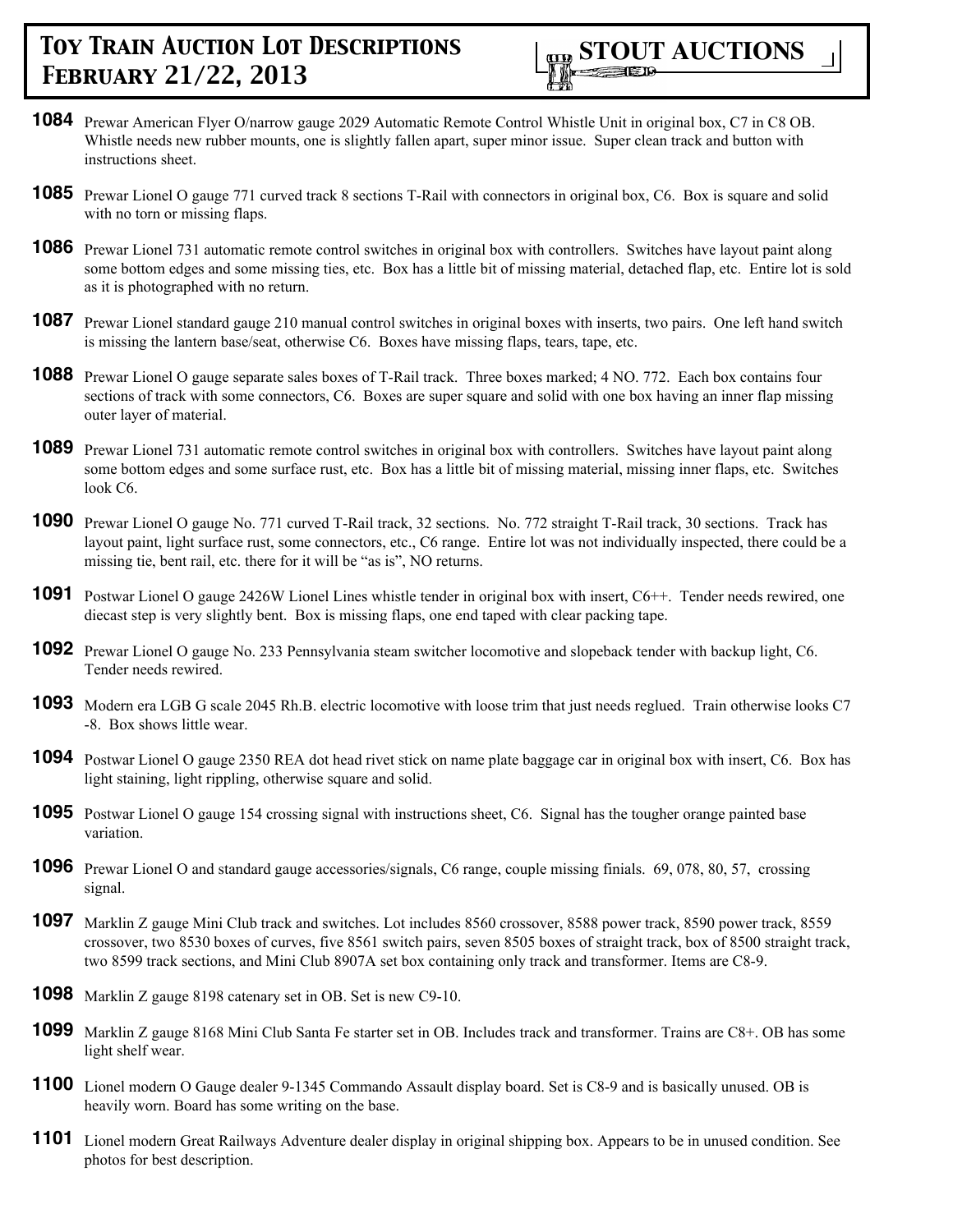- Lionel modern cardboard railroad crossing dealer display in OB. Appears to be unused and never assembled.
- Large card board MTH Railking dealer display. Unused and in original shipping box. Would have been used to display freight cars in the store.
- Really neat item. These are a few of the original core boxes from the Treasure House reproduction 400E standard gauge steam locomotive. These boxes were used to create the sand casting core prints for various parts on the locomotive. One box is for the tender frame another is for the steam chest castings. There are also some smaller parts. One of a kind items!
- Marklin Z gauge Minitrix freight cars in boxes. Not all OBs are correct. 25 cars include 8606, 8693A, 8613, 8622, 8600, 8605, 8611, 8630, 8615, 8611, 8602, 8604, 48669, 88673A, 8694A, three 8616, 8609, 8630, 8624, 8657 crane set. and passenger car. Cars are C8 to C9.
- Minitrix Lufthansa freight set in OB. N scale trains are in C8+ condition with some run time.
- Marklin Z gauge 8875 DB BR218 diesel locomotive in non original OB. C8+.
- Marklin Z gauge 8858 DB BR151 electric locomotive. Loco is C8+ Box is not original.
- Marklin Z gauge 8857 DB electric freight locomotive. Loco is C8+. OB is non original.
- Marklin Z gauge passenger cars in OBs. Four cars include SSB 8742, 8778 Compagine Internationale, and two DB 8710. Cars are C8+
- Marklin Z gauge passenger cars in OBs. Five cars include DB 8711, DB 8712 in incorrect OB, DSG 8713 in incorrect in OB, DB 712, and DB 8722. Cars are C8+.
- Marklin Z gauge passenger cars in OBs. Five cars include DB 8734, DB 8735, DB 8736, and two DB 8738. Cars are C8+.
- Marklin Z gauge passenger cars in OBs. Four cars include DB 8720, DB 8721, and two DB 8722. Cars are C8+
- Marklin Z gauge 8802 powered railbus / track cleaner in OB. C8 condition. OB has price written in pen on on side.
- Marklin Z gauge 8850 SSB / FFS Ae 6/6 electric locomotive in OB. Loco is C8+. OB has some very light shelf wear.
- Marklin Z gauge 8885 BR03 4-6-2 DB steam locomotive in OB. Loco is C8+ OB is nice and clean.
- Marklin Z gauge 8842 DB electric locomotive in OB. C8 condition. OB has light wear and some skinning on one side.
- Marklin Z gauge 8907A DB Mini Club freight set in OB. Trains are C8+. Track and transformer are included.
- Marklin Z gauge Mini Club 8902 DB passenger set in OB. Set appears complete with track and wire. Trains are C8+. OB has light corner and edge wear.
- Marklin Z gauge 8874 BR 216 DB locomotive in OB. Loco is C8+. OB has some light corner wear.
- Marklin Z gauge 8854 CL-151 German Electric locomotive in OB. Loco is C8+. OB has some light corner wear.
- Marklin Z gauge 8856 Crocodile freight locomotive in OB. Loco is C8+. OB has some light wear and weight damage.
- Marklin Z gauge Orient Express 8777 sleeper car sets. One set is complete, one set missing one car. Otherwise sets are C8 +. OBs have some very light wear. Cars match set in lot 1124.
- Marklin Z gauge 8108 Orient Express set in the OB. Set is C9 with no major signs of run time.
- Trix Express HO 5039/40 4-6-2 steam locomotive in OB. Loco is C6 with casting fatigue with broken steam chest on firemans side, and some casting fatigue on the frame under the cab. Tender is a solid C7. Box has corner and edge wear.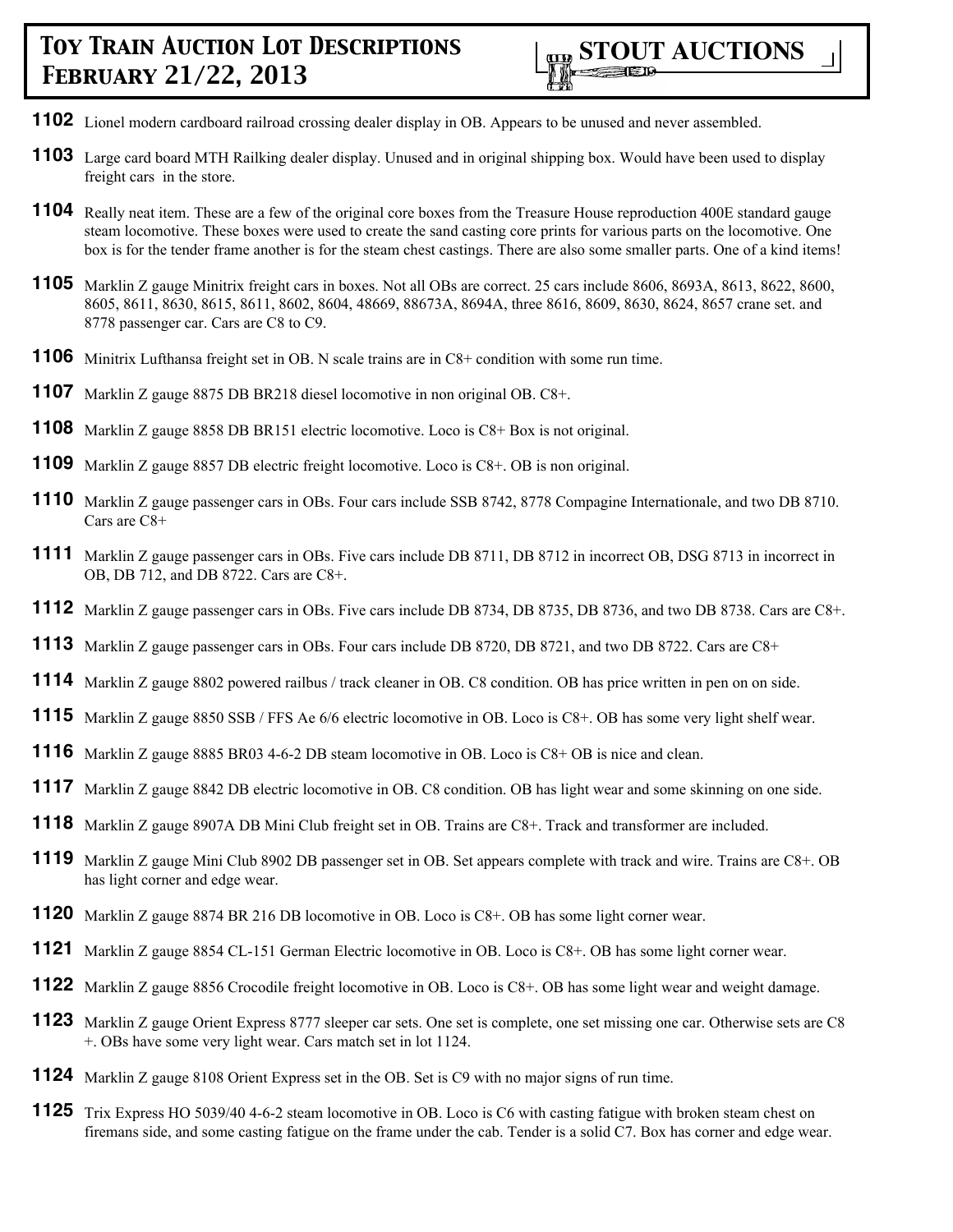

- **1126** Trix Express HO Triebwagen pair in OB. Box end has 5039/12 written on the tag. Cars are both marked 20058. One powered and one dummy unit. Powered unit is solid C7, dummy unit is lower C7 with some paint wear to the roof. OB has one torn apron end and torn corner.
- **1127** Trix Express HO 0-4-0 steam locomotive in OB. Box label is faded but I believe reads 5639. Loco is C6-7 with some paint wear on the smoke deflectors. No major casting fatigue. OB has some wear and partially missing sticker on lid.
- **1128** Marklin catalogs from the 1950's. Group includes one 1952, two 1953, three 1954, three 1955, three 1956, eight from 1957 two of those are in Marklin catalog covers, three 1957 Marklin price lists, three 1958, 1960/61, 1962/63, and 1963/64. Also a brochure, unsure of the year. Catalogs range from fair reader condition to near perfect.
- **1129** Marklin dealer service binder. Appears to be from 1958. A few pages are from earlier in the mid 1950's. Pages have some pencil writing but appear to be in good condition. A handful of sheets are loose in the binder.
- **1130** Marklin dealer service binder and sheets from 1964. Blue binder has some very light wear, but sheets and tabs are in nice clean condition. Also included with the binder are four mailers with additional service sheets from the same time period.
- **1131** Overland Models HO brass Union Pacific CA-8 caboose in OB. Catalog number is OMI-1159. Caboose is nice C8 condition and is factory painted.
- **1132** S&B Products boxes of TT signals. Includes three boxes of six signal arm signals, sealed box of six signal arm signals, and sealed box of three double arm signals. Items are C8 to new C10.
- **1133** Lone Star Treble O track and accessories for N scale. Includes three 45 degree cross overs, two rerailers, uncoupler section, pair of switches, ten straight sections, nine curved sections, switch tower, pedestrian bridge, station with platform, and crossing gate pair. Also included are instructions for switches, three sections of gray track, fence sections, telephone poles, vehicles, bumpers and more. Items are generally C6-7. See photos for best description.
- **1134** N scale die cast Treble O Lone Star trains. Includes two D5900 British locomotives, 1402A Union Pacific diesel locomotive two 100 Ton Derrick cars, 0-8-0 steam locomotive, two yellow streamlined passenger cars, two 90 Mobilgas tank cars, Shell tank car, 91 Union Pacific caboose, blue wagon, red partially open wagon missing wheel set, gray partially open wagon, long brown flat, short black flat, 87 Union Pacific boxcar missing roof, New Haven boxcar, red passenger cars missing roofs. Items range C6 to C8. See photos for best description.
- **1135** Large glass display case with glass shelves. Case measures 70 inches wide, 67 inches tall, and 20 inches deep. Case is store used and has some wear but still very useable. Due to the large size and fragile nature of these cases, they must be picked up at our Indiana location.
- **1136** Large glass display case with glass shelves. Case measures 70 inches wide, 67 inches tall, and 20 inches deep. Case is store used and has some wear but still very useable. Due to the large size and fragile nature of these cases, they must be picked up at our Indiana location.
- **1137** Large glass display case with glass shelves. Case measures 70 inches wide, 67 inches tall, and 20 inches deep. Case is store used and has some wear but still very useable. Due to the large size and fragile nature of these cases, they must be picked up at our Indiana location.
- **1138** Large glass display case with glass shelves. Case measures 60 inches wide, 67 inches tall, and 20 inches deep. Case is store used and has some wear but still very useable. Due to the large size and fragile nature of these cases, they must be picked up at our Indiana location.
- **1139** Large glass display case with glass shelves. Case measures 60 inches wide, 67 inches tall, and 20 inches deep. Case is store used and has some wear but still very useable. Due to the large size and fragile nature of these cases, they must be picked up at our Indiana location.
- **1140** Large glass display case with glass shelves. Case measures 70 inches wide, 67 inches tall, and 20 inches deep. Case is store used and has some wear but still very useable. Due to the large size and fragile nature of these cases, they must be picked up at our Indiana location.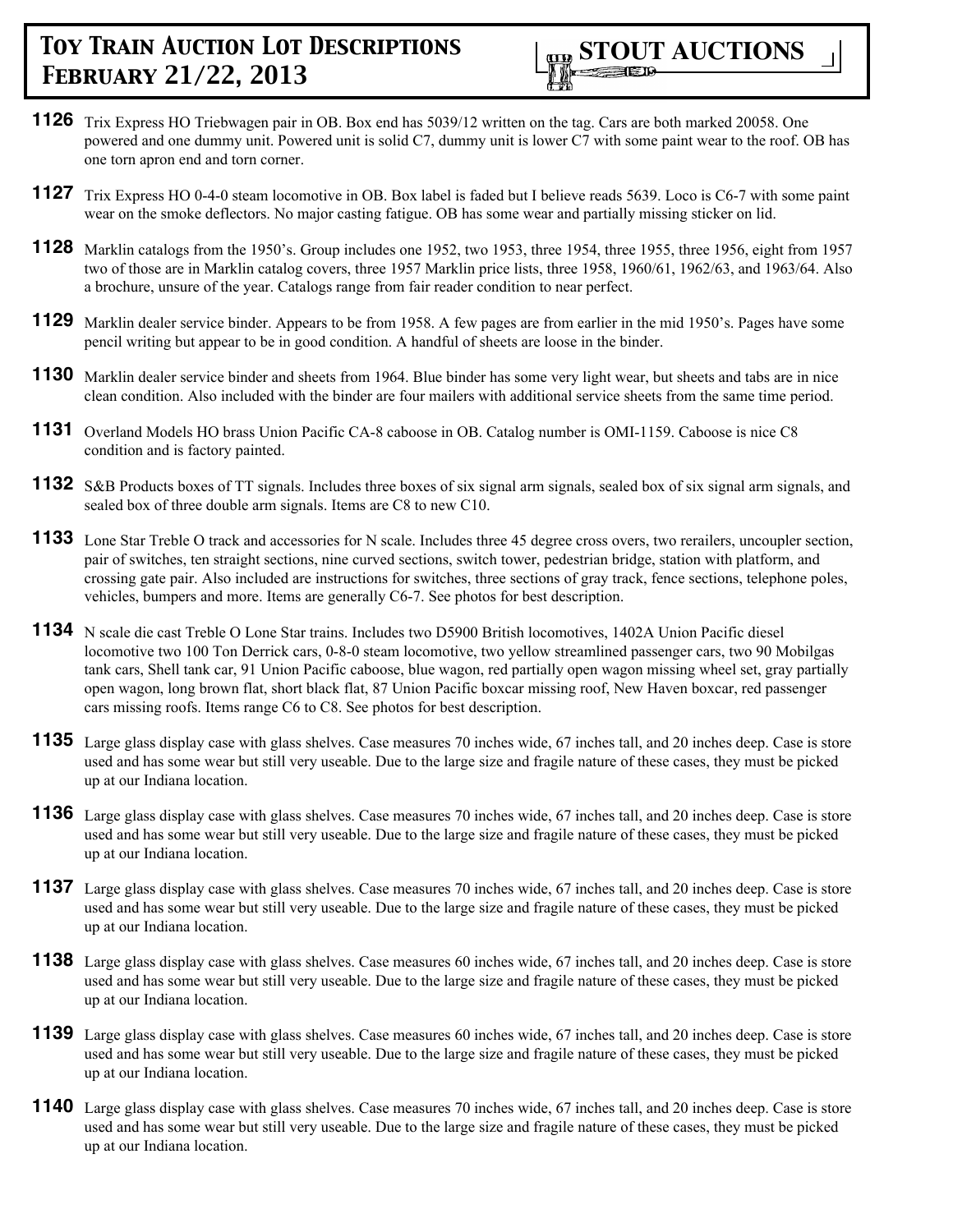

- **1141** Group of factory sealed N scale Lone Star Treble O Trains. Includes 79 New Haven boxcar, 83 Kansas City Southern caboose partially unsealed, 81 car carrying flat, 74 British diesel locomotive, and 77 British passenger coach. Items are C9 -10. Also included is empty 86 straight track pack.
- **1142** American Flyer HO 443 Hudson steam locomotive. Nice C7 condition with good marker lights and tender steps. Paint has some very light wear.
- **1143** Group of HO locomotives. Includes three HO steam locos, four powered diesel locomotives, and six shells or dummy units. This is a General Condition lot meaning we have not graded or examined every item in the lot so the condition will typically vary from C6-7 with the possibility of an item or two in the lot having a lower or higher grade, General Condition lots cannot be returned.
- **1144** Box full of 52 HO freight cars. A bit of everything here. Wood kit cars, die cast body cars, new kit cars, plastic bodied, etc. Walthers, Marx, Athearn, and more. This is a General Condition lot meaning we have not graded or examined every item in the lot so the condition will typically vary from C6-7 with the possibility of an item or two in the lot having a lower or higher grade, General Condition lots cannot be returned.
- **1145** 14 HO passenger cars. Seven are older aluminum bodied kits. See photos for best description. This is a General Condition lot meaning we have not graded or examined every item in the lot so the condition will typically vary from C6-7 with the possibility of an item or two in the lot having a lower or higher grade, General Condition lots cannot be returned.
- **1146** Atlas modern HO Southern Pacific diesel locomotives in OBs. Includes 8923 GP-40 and 8527 U33C with DCC decoder added. Locos are C8.
- **1147** Rivarossi modern HO 1569 Ohio Match Co. Heisler and eleven 2349 log buggies. C8.
- **1148** Group of HO buildings, trains and more. Highlights include Pere Marquette plastic Berkshire. AHM CSRR Heisler steam locomotive, two Bachmann Union Pacific diesel locomotives, nine misc boxed and unboxed freight cars, box of track, transformer, misc. box of motors and parts, six Preservation Models HO building kits, four Scale Structures Limited building kits, and other misc. HO items. This is a General Condition lot meaning we have not graded or examined every item in the lot so the condition will typically vary from C6 to new C10 with the possibility of an item or two in the lot having a lower or higher grade, General Condition lots cannot be returned.
- **1149** Walthers HO passenger car kits. Twenty four Santa Fe passenger cars include two 6658 lunge, four 6651 postal, six 6650 coach, seven 6656 coach, three 6655 smoker, and four 6652 combine. Also included is a 6456 GM&O dummy gas electric trailing car. Kits are C9-10 unbuilt.
- **1150** NJ Custom Brass HO Reading L7sb 4-6-0 Camelback steam locomotive in OB, Catalog number ST-877. Loco is C7-8 with some light finger prints showing up on the brass in various places. OB also has some light corner wear.
- **1151** NJ Custom Brass HO Norfolk and Western LC-1 electric locomotive in OB. Loco is factory painted and lettered. C8+ condition, however roof has small areas where foam residue has stuck to the paint. Might clean with a bit of work.
- **1152** NJ Custom Brass Central New Jersey K-1 4-8-0 Camelback steam locomotive in OB. Catalog number 210. Loco is C8+ condition with little if any run time and no blemishing.
- **1153** Pacific Fast Mail HO brass Southern Pacific S-14 0-6-0 steam locomotive in OB. Loco is clear coated in C8-9 condition with no blemishing.
- **1154** Overland Models HO brass Chicago South Shore and South Bend railroad 97-ton Baldwin Westinghouse electric switcher in OB. C8 condition, however one loose cross member on pantograph. Catalog number is OMI-1902.
- **1155** NJ Custom Brass Reading P5 4-4-2 Camelback steam locomotive in OB. Catalog number is 922. Loco is clear coated and is in C8 condition and some slight discoloration on the roof. Locomotive original box has light corner and edge wear.
- **1156** Alco Models HO brass Virginian EL-3A jack shaft electric locomotive in OB. Catalog number is E-125. Locos C6-7 with one unit having the running gear partially disassembled. The parts to repair appear to be present, bur I am unsure. There is darkening of the brass in some uneven patches.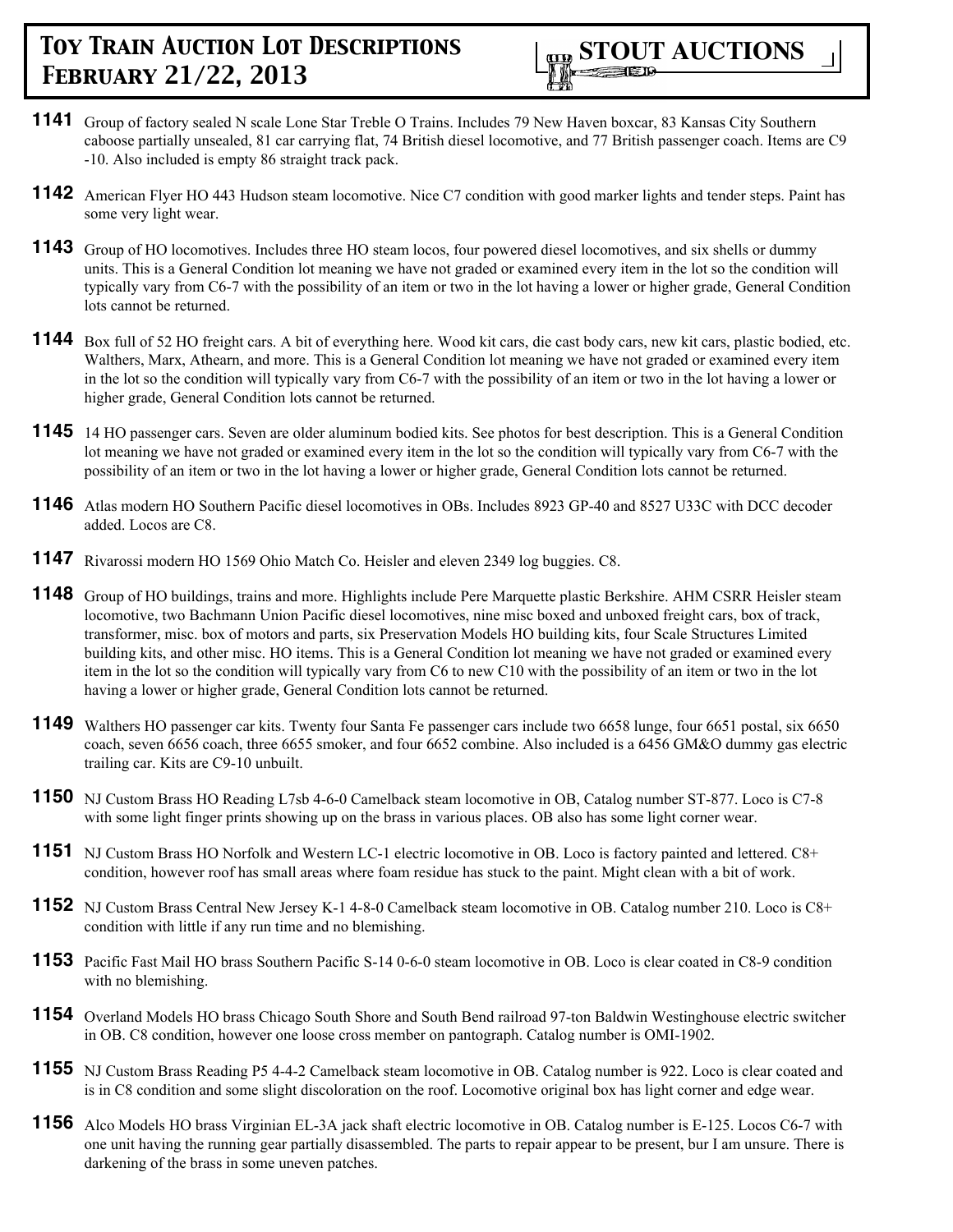

- **1157** Oriental Limited HO brass Southern Pacific C-2 2-8-0 steam locomotive in OB. Catalog number is 0129. Loco is C7-8 condition, a few light spots of minor discoloration on the tender. OB also has some light wear.
- **1158** Oriental Limited HO brass 200 ton hot metal car in OB. Car is C8 condition with one small dark spot on the bottle.
- **1159** NJ Custom Brass Pennsylvania Gas Electric 4666 motor car in OB. C7 with one detached headlight and detached power truck. Can be fix with some work. Brass has light and even discoloration from age. Catalog number is 143.
- **1160** Westside Model Company HO brass Southern MS-2 2-8-2 + 2-8-0 duplex steam locomotive in OB. Loco is C8 condition with a few incredibly small discoloration marks in the brass. No prints or major blotches. Locomotive original box has light corner and edge wear.
- **1161** Oriental Limited HO brass Great Northern E-8 4-6-0 steam locomotive in OB. Catalog number is 0454. Loco looks C8 however pilot truck is detached. Should be a very easy fix, nothing broken.
- **1162** NJ Custom Brass HO Central Vermont M-3a 2-8-0 steam locomotive in OB. Loco is C8 condition. One very small dark spot on the boiler brass.
- **1163** Alco Models HO brass Virginian EL-3A jack shaft electric locomotive in OB. Catalog number is E-125. Locos are in C7 condition with some darkening and uneven discoloration. See photos for best description.
- **1164** NJ Custom Brass Reading I-8 camelback 2-8-0 steam locomotive in OB, Catalog number ST-899. Loco is C8 condition. One very small dark spot on the tender. Locomotive original box has light corner and edge wear.
- **1165** Pacific Fast Mail HO brass Northern Pacific 2-8-2 W steam locomotive in OB. C8 with run time and two small spots on the underside of the boiler and one small spot of discoloration on the tender.
- **1166** NJ Custom Brass HO Milwaukee Road EP-3 electric locomotive in OB. Catalog number is EL-313. Loco is C9 area with no major signs of run time. Loco is factory painted. Locomotive original box has light corner and edge wear.
- **1167** NJ Custom Brass HO Hammond Lumber Co. 2-6-6-2T No. 6 steam locomotive in OB. Catalog number is ST-224. Loco has been clear coated and is very nice C8+ with little if any run time. Locomotive original box has light corner and edge wear.
- **1168** Alco Models HO brass Norfolk and Western G-1 2-8-0 steam locomotive in OB. Loco is C7 with discoloration of the brass on the tender and some spotting on the loco.
- **1169** Westside Model Company HO brass Southern Pacific 0-6-0T number 966 in OB. Loco is C7-8 with a few light finger prints and discoloration of the brass.
- **1170** Alco Models HO brass Norfolk and Western G-1 2-8-0 steam locomotive in OB. Loco is C7 with some discoloration and some light corrosion on one steam chest.
- **1171** Red Ball HO kits in OBs. Includes six 4571 hot metal cars and three 4329 depressed center flats. C10.
- **1172** NJ Custom Brass Central New Jersey K-1 4-8-0 Camelback steam locomotive in OB. Catalog number 210. Loco is C8 condition with some run time. Locomotive original box has light corner and edge wear.
- **1173** NJ Custom Brass HO Hoosac Tunnel electric Class 5000 locomotive in OB. Loco is C7 with some small age spots on the roof.
- **1174** Pacific Fast Mail HO brass Northern Pacific 2-8-2 W steam locomotive in OB. Loco built by SKI. Loco is C8 condition with some nice even darkening from age. No blemishes or prints. OB has some light corner wear.
- **1175** Tenshodo brass HO Great Northern 1-C + C-1 Y-1 electric locomotive in OB. Loco is factory painted in green. Loco is C8 + however has a light oil residue from being wrapped on the paint. Should clean. Foam in the OB is deteriorated.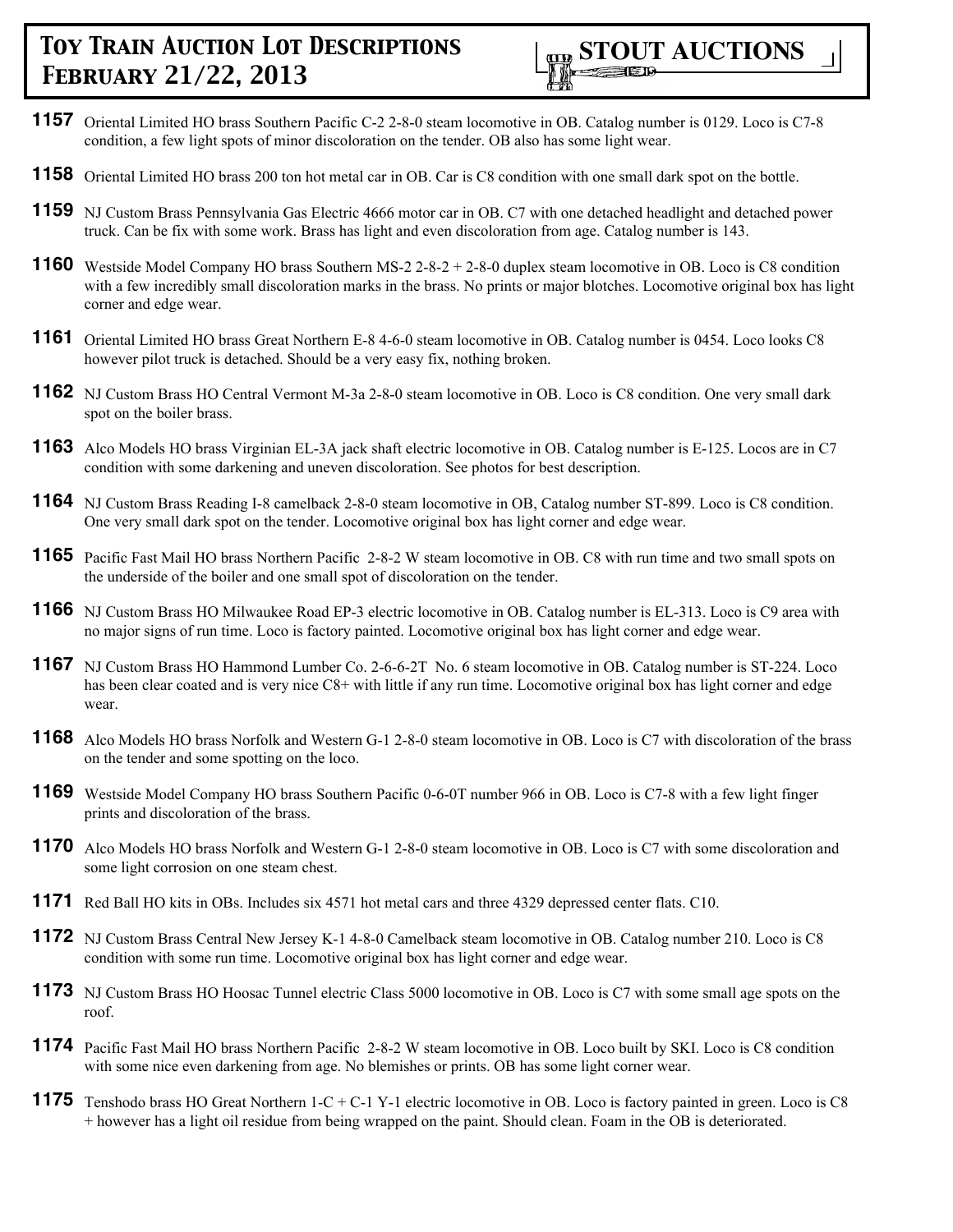- **1176** NJ Custom Brass HO Virginian 2-10-10-2 steam locomotive in OB. Super clean C8-9 condition with some light run time. Very clean box as well. Label is lifting slightly in the middle.
- **1177** Oriental Limited HO brass W.A. Woodard Lumber Co. 2-6-2T steam locomotive No.3 in OB. C8 with light run time. A few very small spots on the saddle tank.
- **1178** Pacific Fast Mail HO brass Western Pacific 4-6-0 steam locomotive in OB. C7 condition with some age spots on the tender and a few on the loco.
- **1179** Overland Models HO brass New Haven EY-2 electric switcher in OB. Catalog number is OMI-5016. Loco is C8 with some light run time.
- **1180** Oriental Limited HO brass Great Northern Z-1 electric loco in OB. Loco is new C10, and only unwrapped for photos.
- **1181** Oriental Limited HO brass Great Northern Z-1 electric loco in OB. Loco is factory wrapped C10.
- **1182** Oriental Limited HO brass Great Northern M-2 2-6-8-0 steam locomotive in OB. This is the straight cab version. Loco is C10, only out of the box for photos. Still factory wrapped on the front articulated section.
- **1183** Oriental Limited HO brass Union Pacific MK-1 2-8-2 mainline steam locomotive in OB. Catalog number is 0371. Loco is C8 with run time.
- **1184** Oriental Limited HO brass Great Northern E-8 4-6-0 steam locomotive in OB. Catalog number is 0454. Loco looks C8 however has one darkening blemish on the side of the tender. Blemish is about the size of a pinky nail.
- **1185** Oriental Limited HO brass Sugar Pine Lumber Co. 2-10-2 T Alco tank engine in OB. Catalog number 0391. Loco is factory painted C9-10 with no major signs of run time beyond a factory test.
- **1186** Oriental Limited HO brass Union Pacific S-6 0-6-0 steam locomotive in OB. Loco is clean C8. Some incredibly light discoloration to the smoke stack.
- **1187** NJ Custom Brass HO Central Vermont M-3a 2-8-0 steam locomotive in OB. Catalog number 933C. Loco is C8 condition with light run time. Clean brass.
- **1188** NJ Custom Brass HO Lehigh Valley N-1 Camelback 2-8-2 steam locomotive in OB. Loco is C7-8 with a few very small dark spots from age, the most notable is on the top of the boiler between the steam and sand dome. Locomotive original box has light corner and edge wear.
- **1189** Pacific Fast Mail HO brass Southern Pacific A03 4-4-2 steam locomotive in OB. Loco is C7+ with a few very small dark spots starting to show on the brass from age. No major spots or fingerprints.
- **1190** Westside Model Company HO brass Southern Pacific AM-2 4-6-6-2 steam locomotive in OB. From the Craftsman Series No.7/ Loco looks C8+ however is C7+ due to at least three partial finger prints on top of the boiler shell.
- **1191** NJ Custom Brass HO Boston and Maine S-1 2-10-2 steam locomotive in OB. Coffin feed water heater version. Loco is C8 + with little if any run time. Two very small spots of darkening near the top of the steam chests. Locomotive original box has light corner and edge wear.
- **1192** Westside Model Company HO brass Southern Pacific S-2 #217T steam locomotive in OB. Loco is C7 due to some dye transfer to the brass from the foam and some small areas of darkening on the roof.
- **1193** NJ Custom Brass HO Pennsylvania B6a 0-6-0t steam locomotive in OB. No. ST-820. Loco is C8 with some run time, but very clean brass. OB has some corner and edge wear.
- **1194** Hallmark Models HO brass Santa Fe M-190 gas electric articulated motor car in OB. Car is C8 condition with run time and some light but even darkening from age. Very clean car overall.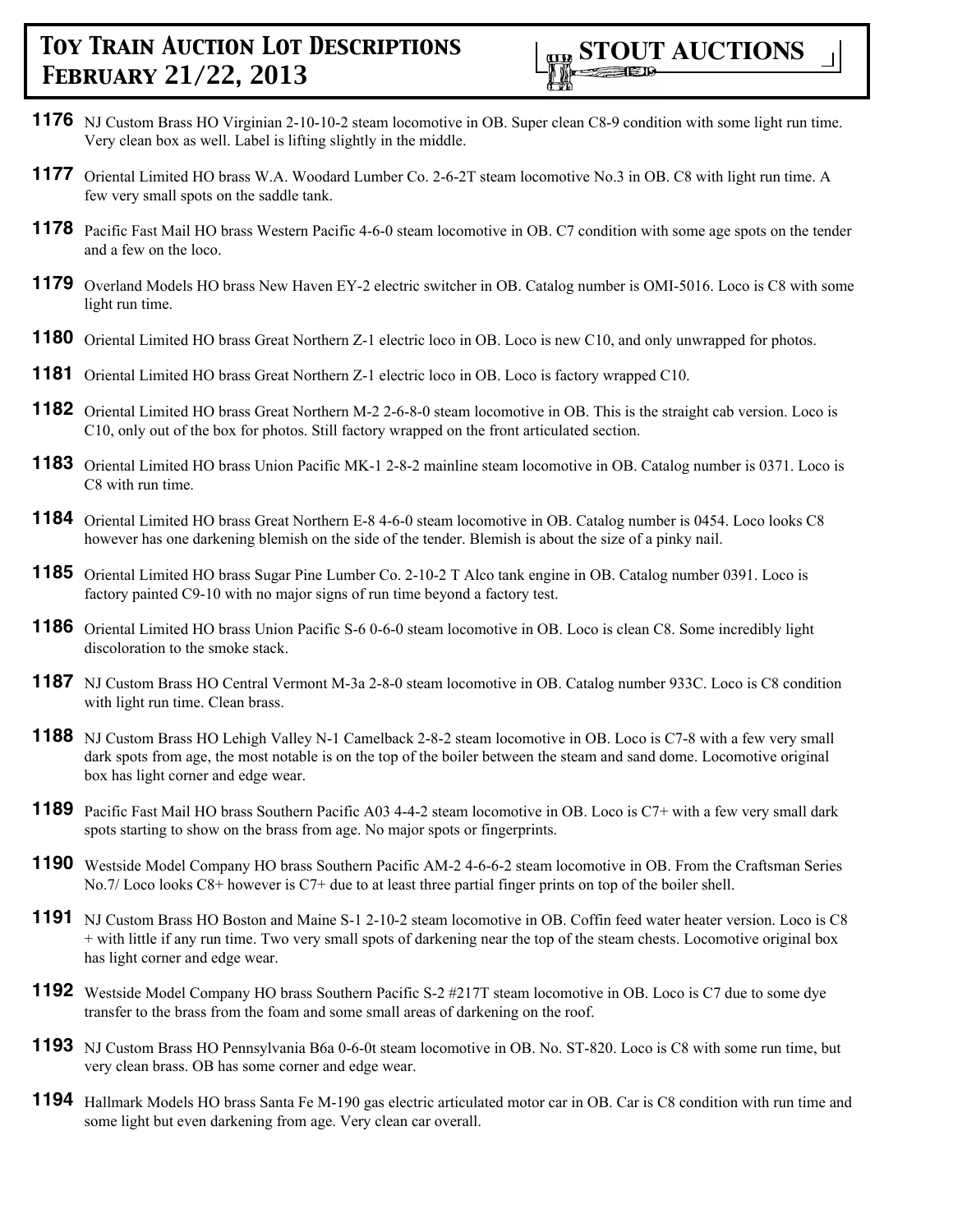

- **1195** Alco Models HO brass G-1 2-8-0 steam locomotive in OB. Loco is generally C8 condition, however there is residue on the side of the tender from the plastic being wrapped against it which has caused some uneven discoloration. Might clean. Otherwise, some slight discoloration from age. OB has some light wear as well.
- **1196** NJ Custom Brass New Haven EF-2 Electric locomotive in OB. Locomotive is in C9 condition with maybe a VERY LIGHT test run. The brass is super clean, only very light age discoloration. No spots, finger pints, marks, etc.
- **1197** Pacific Fast Mail HO brass #45 Rayonier 2-6-2 steam locomotive in OB. C8 with very little run time. Some slight discoloration from age, but no major tarnish or finger prints.
- **1198** W&R Enterprises HO brass Northern Pacific Q-3 4-6-2 steam locomotive in OB. Beautiful C9-10 condition with no major signs of run time or handling.
- **1199** Overland Models brass HO RF&P 4-8-4 frame only. See photos for best description. C8.
- **1200** HO Union Pacific cabooses. Five total. One wood body, one plastic, one brass TID, one appears to be diecast, and one brass marked GOM on the underside. C7-8, plastic bodied caboose has ladders detached.
- **1201** HOn3 Rio Grande freight cars. Includes caboose, two boxcars, stock car, and brass Tomalco tank car. Cars are C7-8.
- **1202** HO Union Pacific locomotives. Includes powered NW-2, powered GP-9 and two dummy GP-9s. All have Kadee couplers. C7-8.
- **1203** HO gauge odds and ends. Includes brass bodied American crane, one wood tender, and brass Union Pacific tender, Union Pacific REA car without roof, but sound has been added, melted boxcar, die cast Union Pacific E7 shell and trucks, Southern Express car without roof but sound added, and Rio Grande wooden observation car. This is a General Condition lot meaning we have not graded or examined every item in the lot so the condition will typically vary from C6-7 with the possibility of an item or two in the lot having a lower or higher grade, General Condition lots cannot be returned.
- **1204** Large group of highly detailed HO scale buildings. Mix of balsa wood, plastic, and aluminum kits. Everything from stores, to railroad buildings and homes. Fifty four buildings total. See photos for best description.
- **1205** Roco HO Union Pacific Alco FA A-B. No box. B unit is powered, A unit is a dummy. Locos have been weathered. C7-8 condition.
- **1206** Union Pacific HO F-7 A-B-A diesel locomotive set. Plastic bodied, no makers marks. Lightly weathered. C7-8 with some shelf dust. One A unit is powered.
- **1207** Nickel Plate Products HO brass Union Pacific F-7 A-B set. No boxes. A unit is powered, B unit is a dummy. C7-8 with a dirt smudge on the roof of the B unit.
- **1208** Tenshodo HO brass GP-35 diesel locomotive painted in Union Pacific. No. 159. C7 condition with slightly bent hand rails and some shelf dust.
- **1209** Sunset models HO brass Union Pacific GP-7 or -9 diesel locomotive. No box. C7 condition with a broken hand rail and some very light paint wear.
- **1210** Tenshodo HO brass GP-35 diesel locomotive painted in Union Pacific. No. 159. C7 condition with slightly bent hand rails and some shelf dust.
- **1211** HO brass Union Pacific 2-6-0 steam locomotive. Unsure of manufactures. Stamped with JAPAN in front of the gearbox. C7-8 condition with light wear. Nice paint and weathering.
- **1212** Precision Scale Co. HO brass Master Series Union Pacific MK-6 2-8-2 Mikado steam locomotive in OB. Loco is C8 condition with some shelf dust. OB has some light shelf wear.
- **1213** Tenshodo brass HO EMD F-9 A-B diesel locomotive set. No. 131/132 repainted into Union Pacific colors. C8 with some shelf dust. OB has some light wear.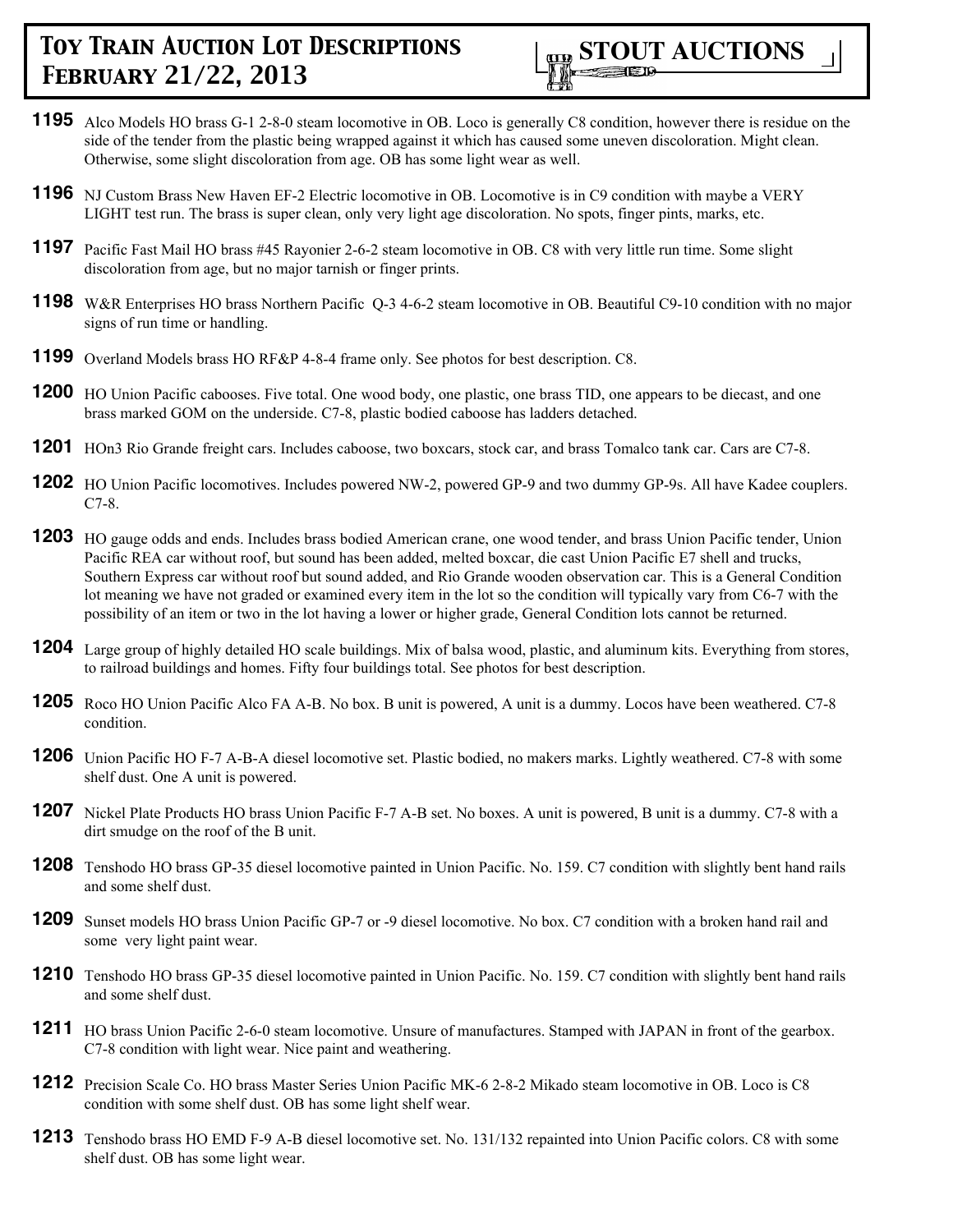- **1214** Tenshodo brass HO EMD F-9 A-B diesel locomotive set. No. 131/132 repainted into Union Pacific colors. C8 with some shelf dust. OB has some light wear.
- **1215** United Models HO brass Union Pacific 0-6-0 steam locomotive in OB. Loco is C7 condition, missing coal load, and has a few small paint chips. Appears to have sound added to the tender.
- **1216** Westside Model Company HOn3 brass Denver and Rio Grande Western C-25 2-8-0 steam locomotive in OB. Loco is C7+ with some light paint chipping along one running board.
- **1217** Perfect Scale Model Union Pacific RSD-5 diesel locomotive in OB. Loco is C7 condition with a few detail parts missing from the top and some shelf dust.
- **1218** United Models HO brass USRA 4-6-2 Pacific steam locomotive decorated for Union Pacific. Loco is lower C8 with one very slight area of paint wear along the edge of one running board. OB has light skinning on one apron.
- **1219** Balboa Union Pacific HO brass Alco PA A unit in OB. Loco is painted and weathered. Some shelf dust otherwise C8 condition.
- **1220** Westside Model Company HO brass Union Pacific FEF-2 4-8-4 steam locomotive in OB. Loco is C8 condition with some light dust on top of the loco. A small clear coat run is on the rear of the tender.
- **1221** Overland Models HO brass Union Pacific 4-6-2 heavy Pacific steam locomotive in OB. Loco is C8 condition with some light dust on the roof.
- **1222** Bowser HO brass Union Pacific 4-6-6-4 Challenger steam locomotive in OB. Loco is C8 with some light dust and dirt.
- **1223** Westside Model Company HO brass Union Pacific FEF-3 4-8-4 steam locomotive in OB. Loco is clean C8 condition, however one paint chip on the forward edge of the steam dome.
- **1224** Two Rivarossi plastic O gauge steam locomotives. Include 4-4-0 Genoa General style loco and 0-8-0 loco. Both unpowered and in C8 condition.
- **1225** Tenshodo HO brass 131/132 F-9 diesel locomotive A-B set in OB. Factory painted and in C8 condition. OB has some light wear.
- **1226** Rio Grande HO Alco PA A-B set. Loco is diecast body and frame. B unit shell is plastic. Equipped with Kadee couplers and in C7-8 condition with light wear.
- **1227** Rivarossi HO plastic bodied Union Pacific 4-8-8-4 Big Boy steam locomotives. Both are in C8 condition with some shelf dust.
- **1228** Union Pacific / Pullman heavyweight HO passenger cars. Seven cars total in generally C7-8 condition. One broken truck out of the group. Wood kit construction with Kadee couplers.
- **1229** Westside Model Company HO brass Union Pacific 4-10-2 steam locomotive in OB. C7-8 with some shelf dust and two very small spots on the cab roof. Loco is painted and weathered.
- **1230** United Models / Pacific Fast Mail HO brass Chesapeake and Ohio 2-6-6-2 steam locomotive painted for Union Pacific. Loco is nice C8 condition. OB has some light wear.
- **1231** United Models HO brass / Pacific Fast Mail Milwaukee Road F6a 4-6-4 steam locomotive in OB. Loco is C8 with some shelf dust. Coupler is broken off on the tender.
- **1232** Key Imports HO brass 2-10-2 USRA Santa Fe steam locomotive painted and lettered for Union Pacific. Loco is C7 condition with some dust and one broken number board included in the box. Loco has been weathered.
- **1233** Westside Model Company HO brass Union Pacific "7000" 4-8-2 steam locomotive in OB. Loco is nice C8 condition with run time. A bit of shelf dust on the loco.